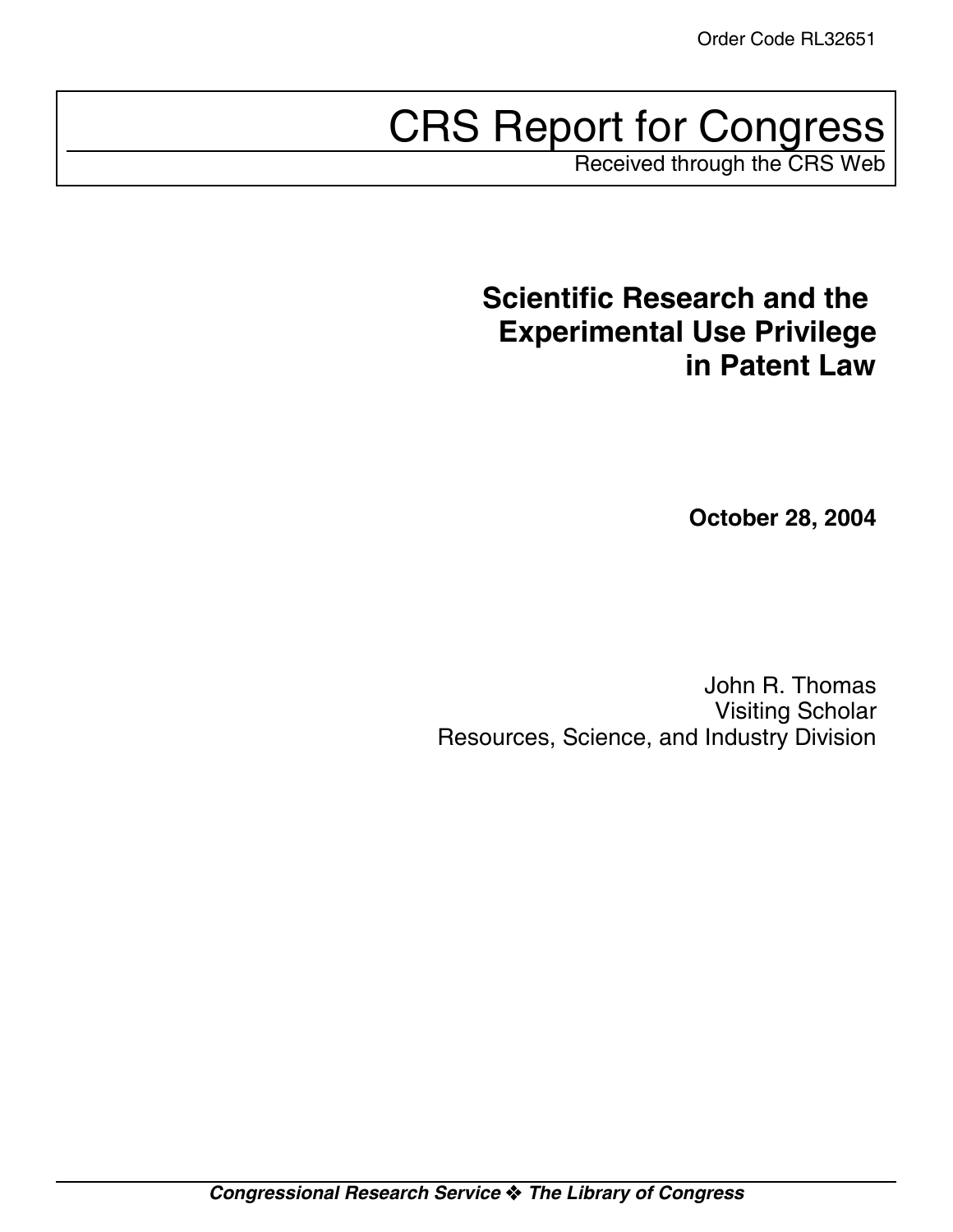## Scientific Research and the Experimental Use Privilege in Patent Law

## **Summary**

Congress has identified research and development (R&D) as important contributors to technological progress. The performance of R&D may have intellectual property ramifications, however. To the extent that researchers use patented inventions without authorization, they may face infringement liability. Although the courts recognize an exception to patent infringement known as the "experimental use privilege," this judicially created doctrine has been described as very narrow and rarely applied. In particular, the experimental use privilege applies only to uses done for amusement, to satisfy idle curiosity or for strictly philosophical inquiry. This doctrine does not excuse uses that are in keeping with the accused infringer's business objectives.

In 2002, the U.S. Court of Appeals for the Federal Circuit applied these principles in the case of *Madey v. Duke University*. The court held that the experimental use privilege does not apply to activities that are "in keeping with the alleged infringer's legitimate business" — even though the business of the defendant, Duke University, was nonprofit research. This ruling has raised concerns among some representatives of universities and research institutions, who fear that their basic R&D activities will subject them to patent infringement lawsuits.

Competing views have arisen over the significance of the *Madey v. Duke University* case. Some commentators believe that a limited experimental use privilege may best encourage technological advancement by rewarding successful researchers with robust patent rights. Others argue that the restricted nature of the experimental use privilege may in fact limit researcher access to state-of-the-art technologies and thus discourage further technological development. Still others assert that this issue is not of great practical importance, as few patent owners will likely file costly and time-consuming lawsuits against researchers who are not making commercially important uses of patented inventions.

The judicially created, "common law" experimental use privilege is complemented by a limited statutory experimental use privilege for patents on pharmaceuticals, medical devices, and certain other products regulated by the Food and Drug Administration. This provision, enacted as part of the 1984 Hatch-Waxman Act, applies to firms seeking to market generic equivalents of brand-name products. In addition, Congress has enacted other intellectual property legislation that incorporates provisions shielding researchers from infringement liability.

Should congressional interest continue in this area, a variety of options are available. If the current scope of the common law experimental use privilege is deemed to be appropriate, then no action need be taken. Alternatively, Congress could enact legislation confirming the limited experimental use privilege recognized in *Madey v. Duke University* and predecessor cases. Introduction of a broader form of the experimental use privilege into U.S. patent law is an additional possibility. The report will be updated if events warrant such action.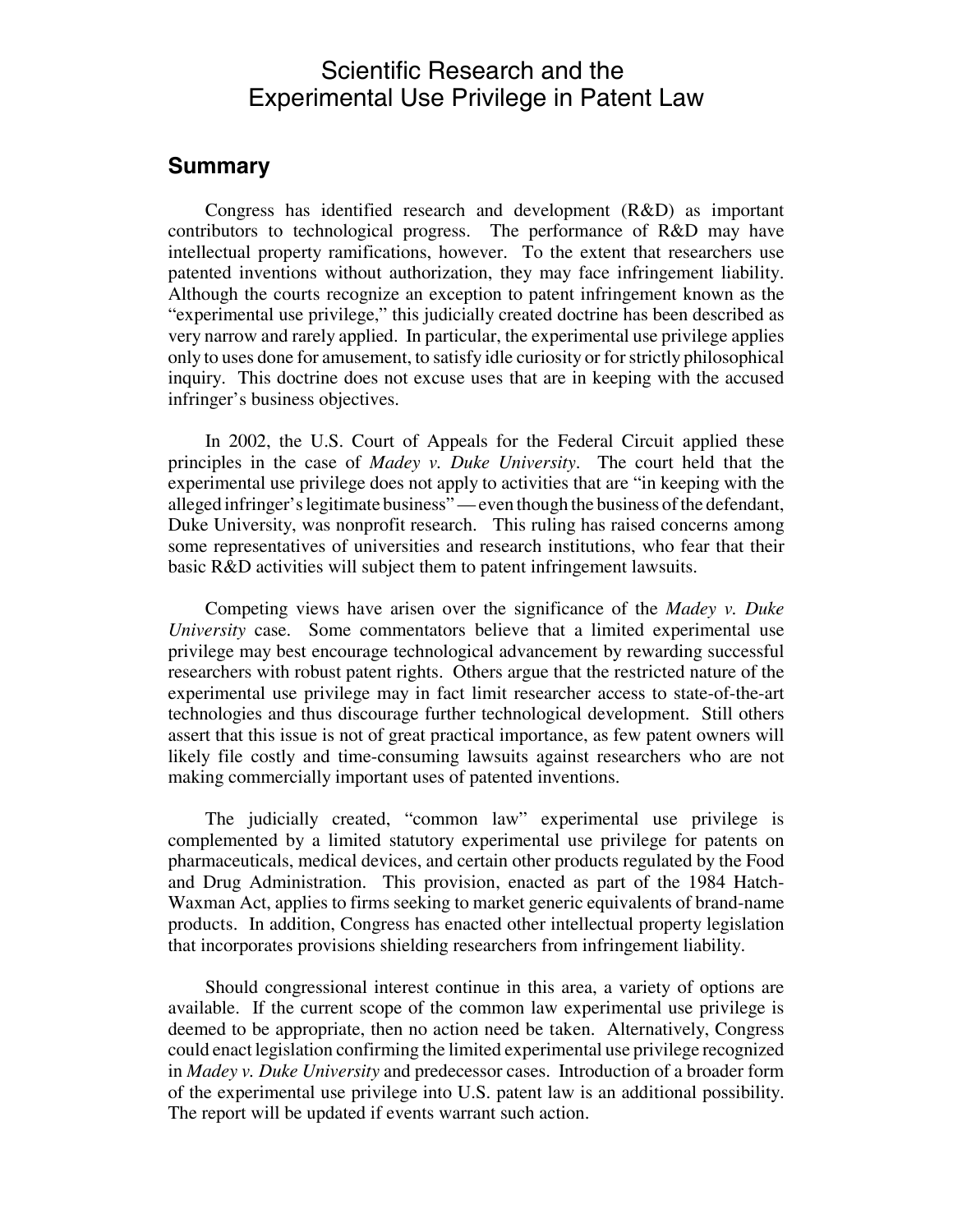## **Contents**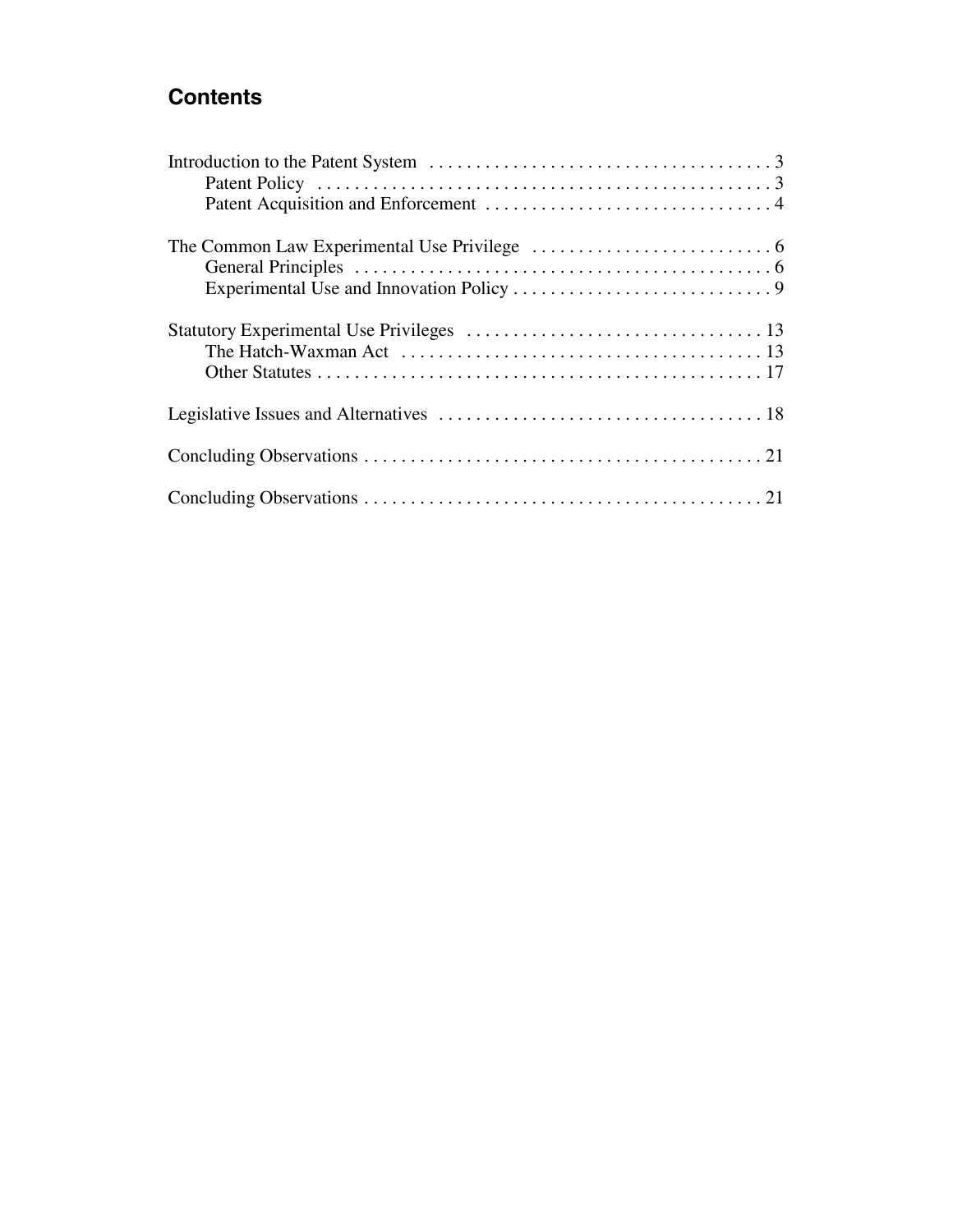## Scientific Research and the Experimental Use Privilege in Patent Law

Congress has identified research and development (R&D) as important contributors to technological advance.<sup>1</sup> Technological improvements are in turn acknowledged to be a driving force in the long-term economic expansion of the United States. The federal government plays a role in funding R&D in the United States, having appropriated an estimated \$126 billion for federal R&D in 2004.<sup>2</sup> Legislation has further encouraged technical cooperation among government, academia, and the private sector during their R&D efforts.<sup>3</sup>

Although the issue has not commonly arisen, R&D activities may have intellectual property implications. To the extent that researchers use another's patented invention without authorization, they may face liability for patent infringement. While the courts recognize an exception to patent infringement known as the "experimental use privilege,"<sup>4</sup> this judicially created doctrine has been described as "very narrow"<sup>5</sup> and "only sparingly applied."<sup>6</sup> The experimental use privilege allows a researcher to use a patented invention without permission from or compensation to the patent owner. However, such a use must be "merely for philosophical experiments, or for the purpose of ascertaining the sufficiency of the [patented invention] to produce its described effects."<sup>7</sup> If the purpose of the research falls outside these parameters, the "common law" experimental use privilege is inapplicable, and the researcher may face liability for patent infringement.

<sup>1</sup> *See* CRS Report 95-50, *The Federal Role in Technology Development*, by Wendy H. Schacht.

<sup>2</sup> *See* CRS Issue Brief IB10129, *Federal Research and Development Funding: FY2005*, by Michael E. Davey, coordinator.

<sup>3</sup> *See* CRS Report RL32076, *The Bayh-Dole Act: Selected Issues in Patent Policy and the Commercialization of Technology*, by Wendy H. Schacht; and CRS Report RL32324, *Federal R&D, Drug Discovery, and Pricing: Insights from the NIH-University-Industry Relationship*, by Wendy H. Schacht.

<sup>&</sup>lt;sup>4</sup> Janice M. Mueller, "No 'Dilettante Affair': Rethinking the Experimental Use Exception to Patent Infringement for Biomedical Research Tools," 76 *Washington Law Review* (2001), 1.

<sup>&</sup>lt;sup>5</sup>Michelle Cai, "Madey v. Duke University: Shattering the Myth of Universities' Experimental Use Defense," 19 *Berkeley Technology Law Journal* (2004), 175.

<sup>6</sup> *Douglas v. United States*, 181 U.S.P.Q. (BNA) 170, 176 (Ct. Cl. Tr. Div. 1974), *aff'd on other grounds*, 184 U.S.P.Q. (BNA) 613 (Ct. Cl. 1975).

<sup>7</sup> *Whittemore v. Cutter*, 29 F. Cas. 1120 (C.C. Mass. 1813).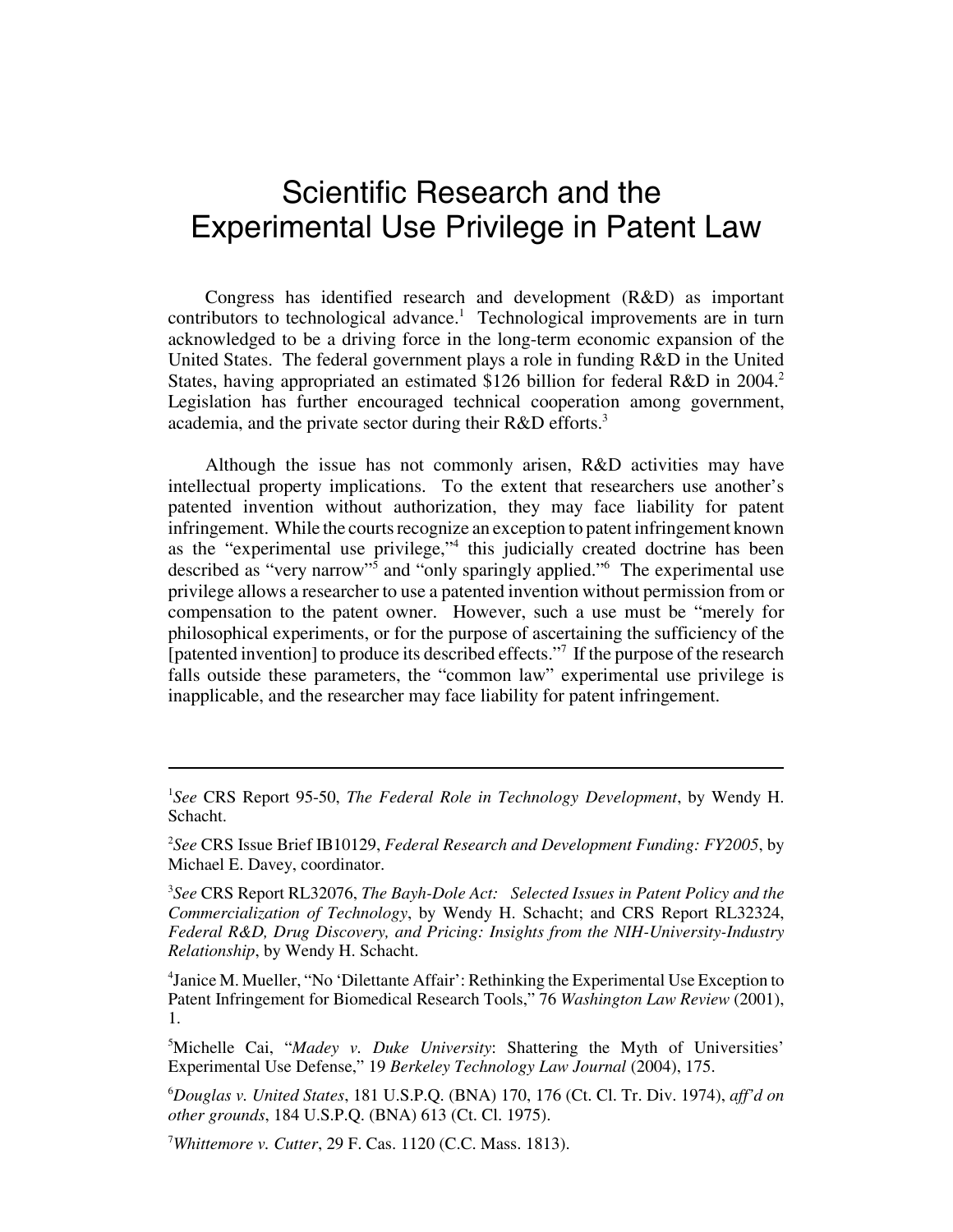Congress has supplemented this "common law" experimental use privilege with a statutory research exemption to patent infringement. Introduced as part of the Hatch-Waxman Act,<sup>8</sup> this exemption is limited to patented pharmaceuticals, medical devices and certain other products regulated by the Food and Drug Administration ("FDA"). It exempts from patent infringement clinical studies and other activities performed in order to obtain FDA marketing approval.

Despite relatively limited judicial application of patent law's experimental use privilege, vigorous debate on the topic has persisted for many years.<sup>9</sup> The 2002 judicial opinion in *Madey v. Duke University* reinvigorated this discussion.<sup>10</sup> Here, the U.S. Court of Appeals for the Federal Circuit ("Federal Circuit") rejected an experimental use defense to a patent infringement lawsuit against Duke University. The Federal Circuit held that the experimental use privilege does not apply to infringing activities that are "in keeping with the alleged infringer's legitimate business" — even though Duke University's "business" consisted of serving as a nonprofit research institution. Although the experimental use privilege was not formally eliminated in *Madey v. Duke University*, some commentators believe that this infringement exception is so limited that it is practically nonexistent.<sup>11</sup> This decision has in turn raised concerns among some representatives of universities and research institutions, who fear that their basic research activities will subject them to patent infringement lawsuits.<sup>12</sup>

Both supporters and detractors of an expansive experimental use privilege believe that this doctrine bears upon the fundamental goal of the patent system, the promotion of innovation. A more narrow exception will result in broader intellectual property rights. Robust patent rights potentially provide innovators with strong incentives to invest in research and development.<sup>13</sup> On the other hand, an overly restrictive experimental use exception might conceivably depress technological advancement by decreasing the ability of researchers to experiment with state-of-theart technology.<sup>14</sup> Debate over the appropriate scope of the experimental use exception has been particularly vigorous with respect to patents on cell lines, assays,

<sup>9</sup>See Katherine J. Strandburg, "What Does the Public Get? Experimental Use and the Patent Bargain," 2004 *Wisconsin Law Review* 81.

10307 F.3d 1351 (Fed. Cir. 2002).

<sup>11</sup>*See* Jennifer Miller, "Sealing the Coffin on Experimental Use," 2003 *Duke Law & Technology Review* (May 7, 2003), 12.

 $12$ Lawrence M. Sung & Claire M. Maisano, "Piercing the Academic Veil: Disaffecting the Common Law Exception to Patent Infringement Liability and the Future of a Bona Fide Research Use Exemption After *Madey v. Duke University*," 9 *Journal of Health Care Law and Policy* (2003), 256.

<sup>13</sup>Jordan P. Karp, "Experimental Use as Patent Infringement: The Impropriety of a Broad Exception," 100 *Yale Law Journal* 2169 (1991).

<sup>14</sup>Rebecca S. Eisenberg, "Patents and the Progress of Science: Exclusive Rights and Experimental Use," 56 *University of Chicago Law Review* 1017 (1989).

<sup>8</sup> *See* CRS Report RL30756, *Patent Law and Its Application to the Pharmaceutical Industry: An Examination of the Drug Price Competition and Patent Term Restoration Act of 1984 ("The Hatch-Waxman Act")*, by Wendy H. Schacht and John R. Thomas.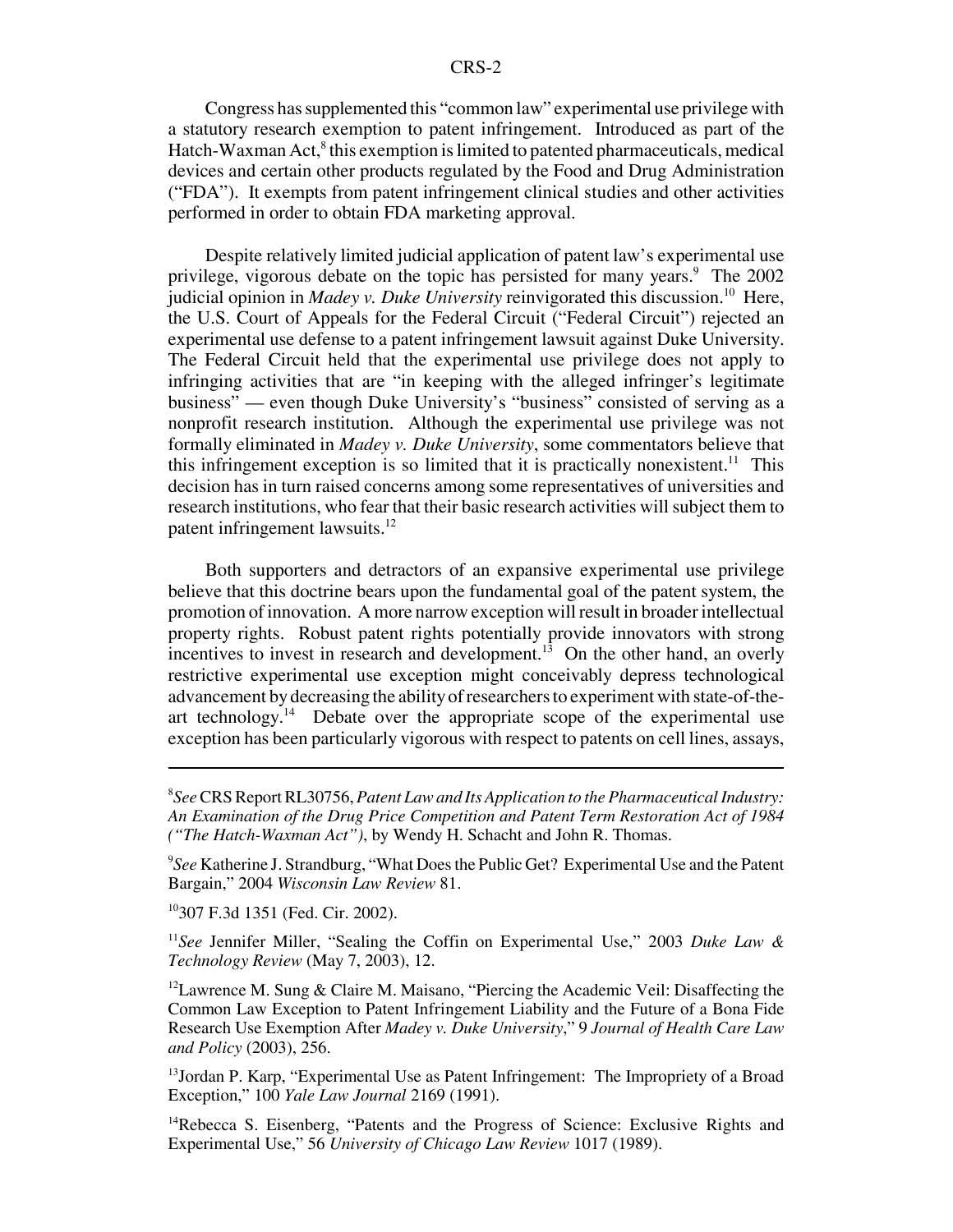and other "research tools" used primarily for the purpose of conducting biotechnology research.<sup>15</sup>

This report will explore the intellectual property laws and policies concerning the patent law's experimental use privilege. It begins with a review of patent policy and procedures. The report then discusses current statutes and judicial precedent governing the common law experimental use in patent law, as well as the potential impact of this doctrine upon innovation policy. The report next reviews the statutory experimental use privilege with respect to the Hatch-Waxman Act and other, more specialized intellectual property statutes. This report closes with a summary of congressional issues and alternatives.

## **Introduction to the Patent System**

#### **Patent Policy**

The goal of the patent system is to promote the production and dissemination of technological information. Some observers believe that absent a patent system, individuals and firms would be less likely to engage in research and development. Without the availability of patent protection, new inventions could be easily copied by "free riders" who incurred no cost to develop and perfect the technology involved, and who would therefore be able to undersell the original inventor. The resulting inability of inventors to capitalize on their inventions would lead to an environment where too few inventions are made. By providing individuals with exclusive rights in their inventions for a limited time, the patent system allows inventors to realize the profits from their inventions.16

Other commentators believe that if the patent system were unavailable, individuals would maintain their inventions as trade secrets so that competitors could not exploit them. Trade secrets do not enrich the collective knowledge of society, however, nor do they discourage others from engaging in duplicative research. The patent system avoids these inefficiencies by requiring inventors to consent to the disclosure of their inventions in issued patent instruments.<sup>17</sup>

Additional explanations for the patent laws have been offered. The Patent Act may stimulate technological advancement by inducing individuals to "invent around" patented technology. Issued patent instruments may point the way for others to develop improvements, exploit new markets or discover new applications for the

<sup>15</sup>*See, e.g.,* David C. Hoffman, "A Modest Proposal: Toward Improved Access to Biotechnology Research Tools By Implementing a Broad Experimental Use Exception," 89 *Cornell Law Review* (2004), 993.

<sup>&</sup>lt;sup>16</sup>Roger E. Schechter & John R. Thomas, *Principles of Patent Law* § 1.3.1 (Thomson West 2004).

<sup>17</sup>*See, e.g., Grant v. Raymond*, 31 U.S. 218, 247 (1832).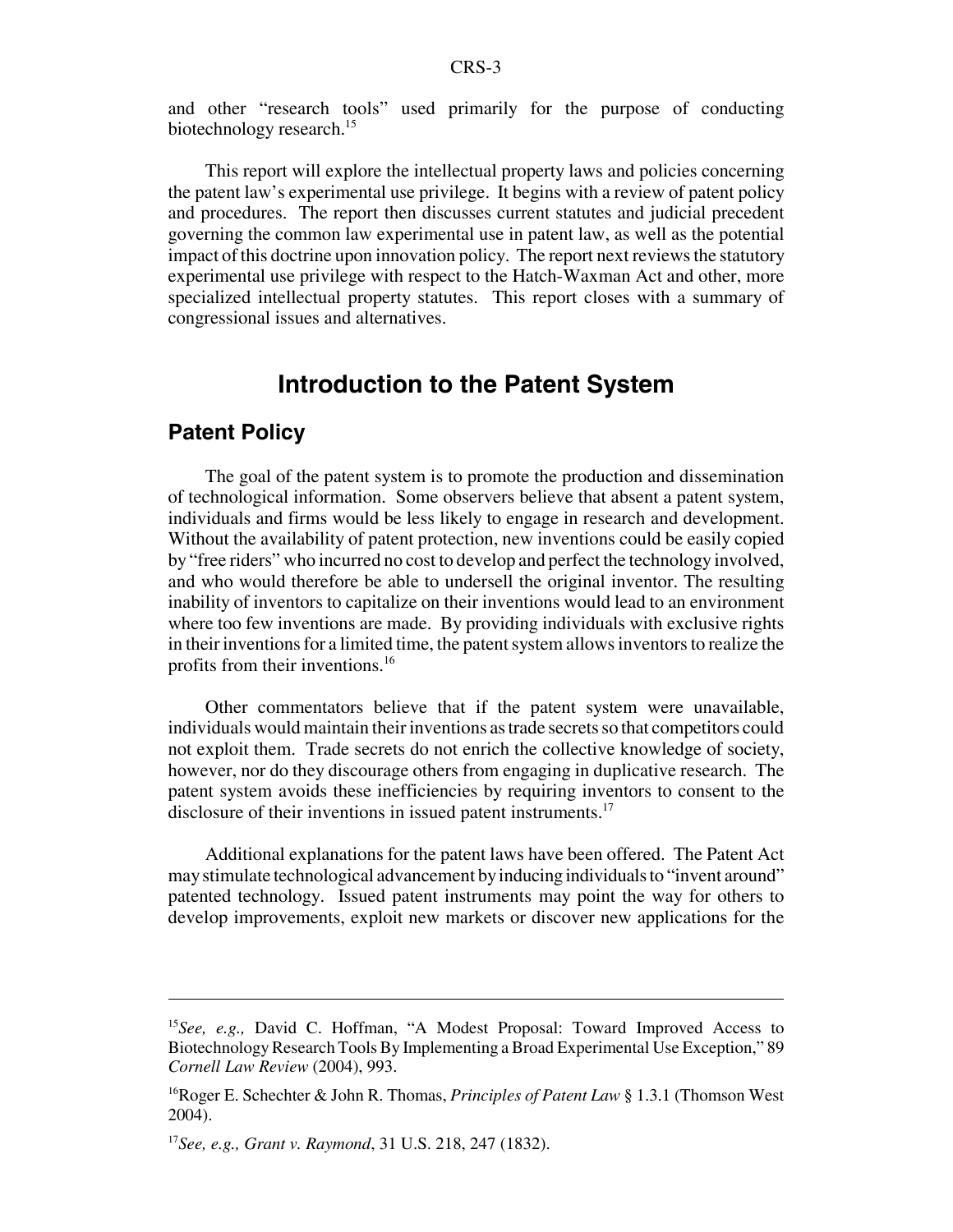patented technology.<sup>18</sup> Moreover, the patent system may encourage patentees to commercialize their proprietary technologies during the term of the patent. The protection provided by a patent's proprietary rights increases the likelihood a firm will continue to refine, produce and market the patented technology.<sup>19</sup> Finally, the patent law has been identified as a facilitator of markets. Absent patent rights, an inventor may have scant tangible assets to sell or license, and even less ability to police the conduct of a contracting party. By reducing a licensee's opportunistic possibilities, the patent system lowers transaction costs and makes technology-based transactions more feasible. $20$ 

The patent system has inspired numerous critics, however. Some detractors have asserted that the patent system is unnecessary due to market forces that already suffice to create an optimal level of invention. The desire to gain a lead time advantage over competitors, as well as the recognition that technologically backward firms lose out to their rivals, may well provide sufficient inducement to invent without the need for further incentives. $21^{\circ}$  Others observe that the inventions that fueled many dynamic sectors of modern industry, such as biotechnologies and computer software, arose at a time when patent rights were unavailable or uncertain.<sup>22</sup>

While these justifications and criticisms have varying degrees of intuitive appeal, none of them has been empirically validated. No authoritative study conclusively demonstrates that society obtains more rapid technological development with patents than it would without them. As a result, the rationales for, and criticisms of, the patent system remain open to challenge. $^{23}$ 

## **Patent Acquisition and Enforcement**

As mandated by the Patent Act of  $1952$ ,<sup>24</sup> U.S. patent rights do not arise automatically. Inventors must prepare and submit applications to the U.S. Patent and Trademark Office ("USPTO") if they wish to obtain patent protection.<sup>25</sup> USPTO

 $18R$ . Polk Wagner, "Information Wants to Be Free: Intellectual Property and the Mythology of Control," 103 *Columbia Law Review* (2003), 995.

<sup>&</sup>lt;sup>19</sup>F. Scott Kieff, "Property Rights and Property Rules for Commercializing Inventions," 85 *Minnesota Law Review* (2000), 697.

<sup>20</sup>*See* Robert P. Merges, "Intellectual Property and the Costs of Commercial Exchange: A Review Essay," 93 *Michigan Law Review* (1995), 1570.

<sup>21</sup>*See* Frederic M. Scherer & David Ross, *Industrial Market Structure and Economic Performance* (Rand McNally & Co., 3d ed. 1990).

<sup>22</sup>*See, e.g.,* Pamela Samuelson, Benson *Revisited: The Case Against Patent Protection for Algorithms and Other Computer Program — Related Inventions*, 39 *Emory Law Journal* (1990), 1025.

<sup>23</sup>CRS Report RL31951, *Innovation, Intellectual Property, and Industry Standards*, by John R. Thomas.

 $^{24}$ Pub. L. No. 82-593, 66 Stat. 792 (codified at Title 35 United States Code).

 $2535$  U.S.C. § 111 (2000).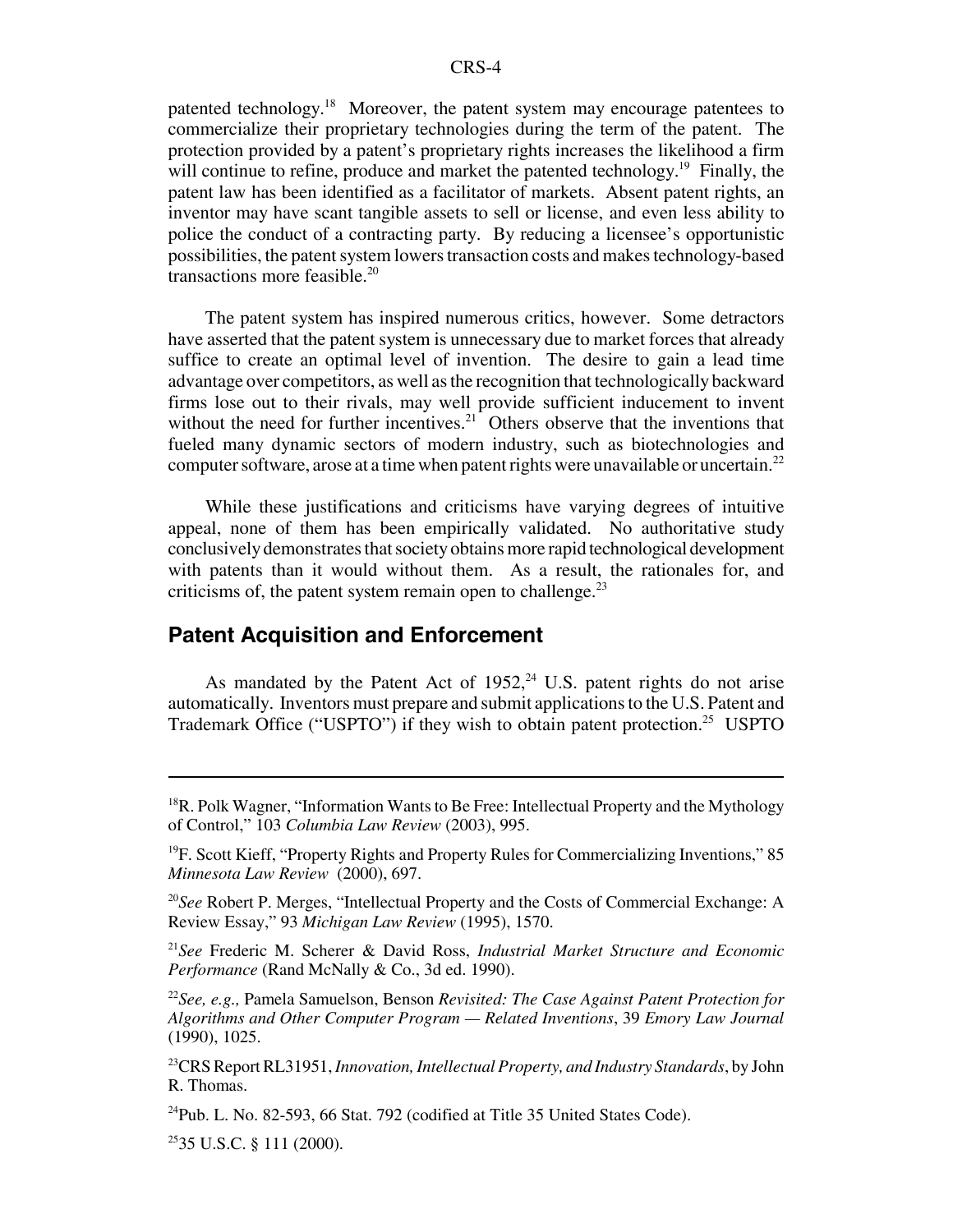officials, known as examiners, then assess whether the application merits the award of a patent.<sup>26</sup> The patent acquisition process is commonly known as "prosecution."<sup>27</sup>

In deciding whether to approve a patent application, a USPTO examiner will consider whether the submitted application fully discloses and distinctly claims the invention.28 In addition, the application must disclose the "best mode," or preferred way, that the applicant knows to practice the invention.<sup>29</sup> The examiner will also determine whether the invention itself fulfills certain substantive standards set by the patent statute. To be patentable, an invention must be useful, novel and nonobvious. The requirement of usefulness, or utility, is satisfied if the invention is operable and provides a tangible benefit.<sup>30</sup> To be judged novel, the invention must not be fully anticipated by a prior patent, publication or other knowledge within the public  $domain<sup>31</sup>$  A nonobvious invention must not have been readily within the ordinary skills of a competent artisan at the time the invention was made.<sup>32</sup>

If the USPTO allows the patent to issue, the patent proprietor obtains the right to exclude others from making, using, selling, offering to sell or importing into the United States the patented invention.<sup>33</sup> The term of the patent is ordinarily set at twenty years from the date the patent application was filed.<sup>34</sup> Patent title therefore provides inventors with limited periods of exclusivity in which they may practice their inventions, or license others to do so. The grant of a patent permits the inventor to receive a return on the expenditure of resources leading to the discovery, often by charging a higher price than would prevail in a competitive market.

Patent rights are not self-enforcing. A patentee bears responsibility for monitoring its competitors to determine whether they are using the patented invention or not. Patent proprietors who wish to compel others to observe their intellectual property rights must usually commence litigation in the federal district courts.<sup>35</sup> The U.S. Court of Appeals for the Federal Circuit possesses exclusive national jurisdiction over all patent appeals from the district courts,  $36$  while the U.S. Supreme

 $2635$  U.S.C. § 131 (2000).

<sup>&</sup>lt;sup>27</sup>John R. Thomas, "On Preparatory Texts and Proprietary Technologies: The Place of Prosecution Histories in Patent Claim Interpretation," 47 *UCLA Law Review* (1999), 183.

<sup>2835</sup> U.S.C. § 112 (2000).

<sup>29</sup>*Ibid.*

<sup>3035</sup> U.S.C. § 101 (2000).

<sup>3135</sup> U.S.C. § 102 (2000).

<sup>3235</sup> U.S.C. § 103 (2000).

<sup>3335</sup> U.S.C. § 271(a) (2000).

<sup>3435</sup> U.S.C. § 154(a)(2) (2000).

<sup>3535</sup> U.S.C. § 281 (2000).

<sup>3628</sup> U.S.C. § 1295(a)(1) (2000).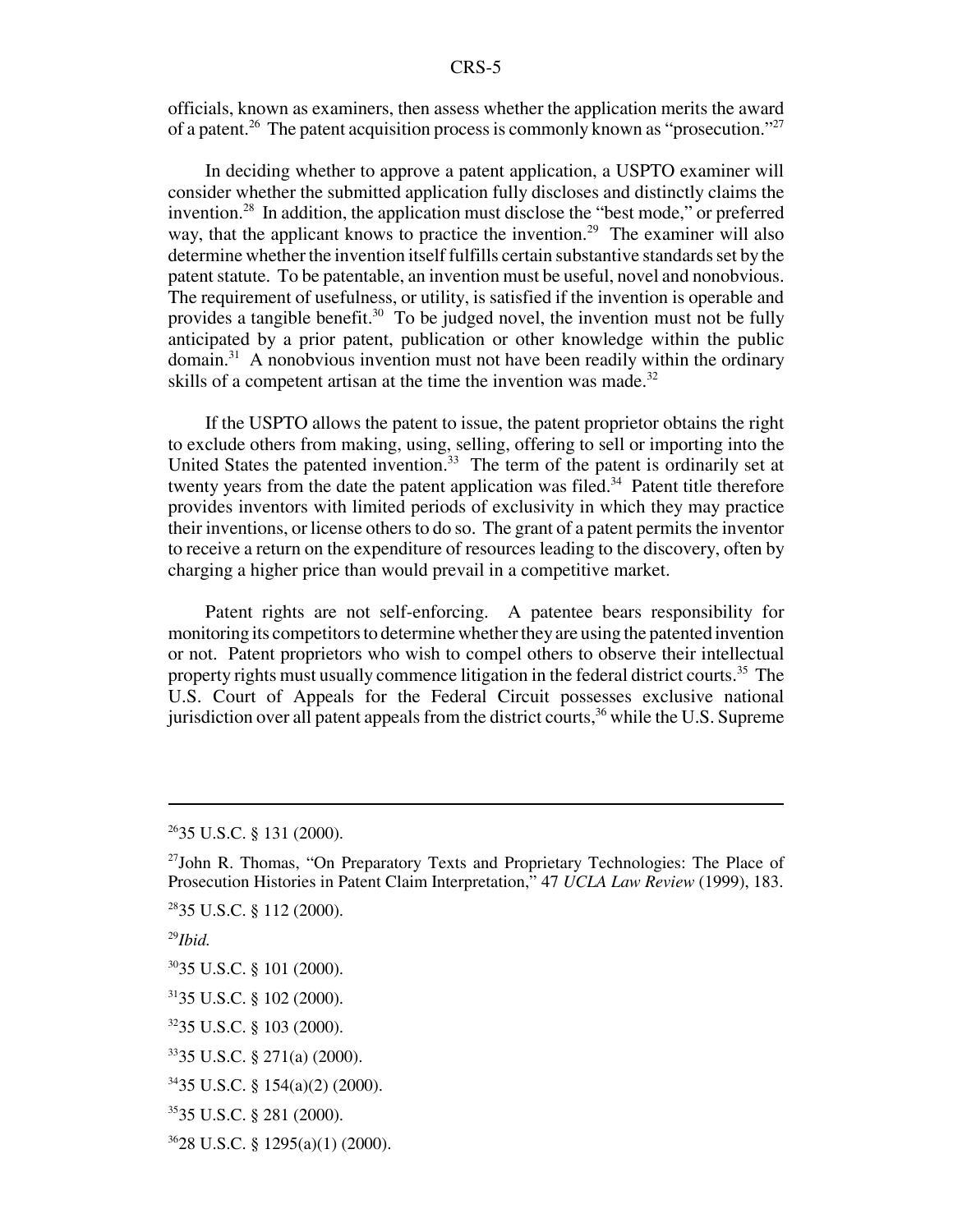Court possesses discretionary authority to review cases decided by the Federal Circuit.<sup>37</sup>

## **The Common Law Experimental Use Privilege**

## **General Principles**

Under the Patent Act of 1952, any individual who makes, uses, sells, offers to sell, or imports into the United States a patented invention without the authorization of the patent owner faces liability for infringement.<sup>38</sup> Although the Patent Act authorizes a number of defenses to a charge of patent infringement — such as that the patented invention does not meet the statutory standards for patentability and was improvidently awarded a patent by the  $USPTO<sup>39</sup>$  — the statute does not expressly authorize a generally applicable experimental use privilege. The federal courts have nonetheless developed a "common law" experimental use privilege using their judicial powers.

Judicial decisions from the nineteenth century established the scope of the experimental use privilege. In the first of these opinions, the 1813 case of Whittemore v. Cutter,<sup>40</sup> Justice Joseph Story explained that "it could never have been the intention of the legislature to punish a man, who constructed such a machine merely for philosophical experiments, or for the purpose of ascertaining the sufficiency of the machine to produce its described effects."41 Later, in *Sawin v.* Guild,<sup>42</sup> Justice Story explained that an unauthorized manufacture of a patented invention was not an infringement unless it constituted "making with an intent to use for profit, and not for the mere purpose of philosophical experiment, or to ascertain the verity and exactness of the specification." The 1861 decision in *Peppenhausen v. Falke* further explained:

It has been held, and no doubt is now well settled, that an experiment with a patented article for the sole purpose of gratifying a philosophical taste, or curiosity, or for mere amusement, is not an infringement of the rights of the patentee.<sup>43</sup>

- 3935 U.S.C. § 282 (2000).
- 4029 F.Cas. 1120 (C.C.D.Mass.1813) (No. 17,600).
- 4129 F. Cas. at 1121.

<sup>3728</sup> U.S.C. §1254(1) (2000).

<sup>3835</sup> U.S.C. § 271(a) (2000).

 $4221$  F. Cas. 554 (C.C.D. Mass 1813) (No. 12, 391).

<sup>4319</sup> F. Cas. 1048, 1049 (C.C.S.D.N.Y. 1861).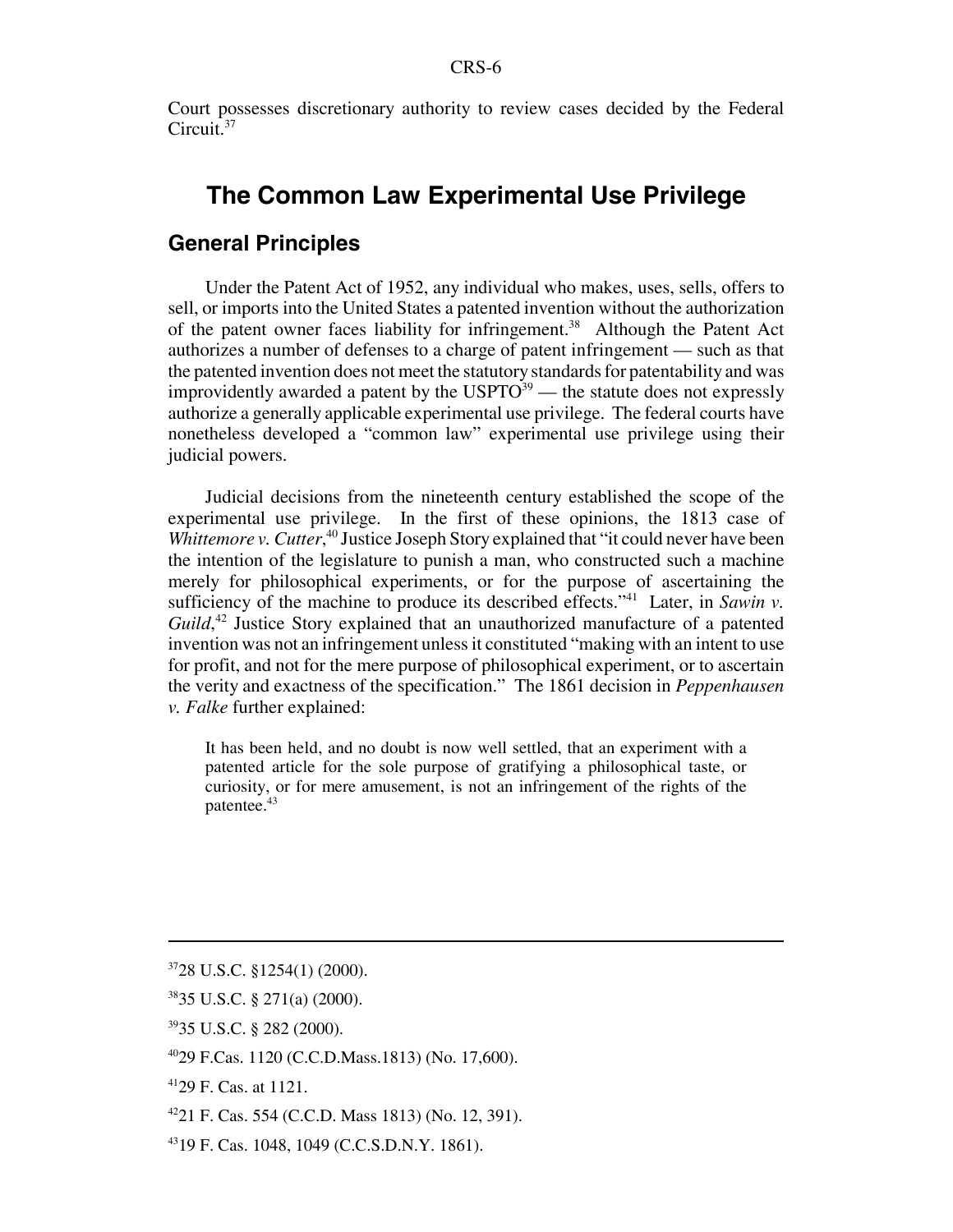This judicial conception of the experimental use privilege has been described as "crabbed,"<sup>44</sup> "narrowly construed"<sup>45</sup> and "rarely sustained."<sup>46</sup> As explained in numerous judicial opinions, the experimental use exception applies only to uses done for amusement, to satisfy idle curiosity or for strictly philosophical inquiry.<sup>47</sup> Any use that is commercial in nature is not subject to the doctrine.<sup>48</sup>

The opinion of the Court of Claims in *Pitcairn v. United States* provides one example of judicial views concerning the experimental use privilege. $49^{\circ}$  In that case, the U.S. government was accused of infringing 59 patents relating to helicopters. The government contended that various aircraft used only for purposes of testing and demonstration should be held not to infringe. The court disagreed, explaining:

Defendant urges the court to exclude from compensation any aircraft used by the defendant for testing, evaluational, demonstrational or experimental purposes. Use for such purposes is use by or for the Government and is compensable. Obviously every new helicopter must be tested for lifting ability, for the effect of vibration on installed equipment, flight speed and range, engine efficiency, and numerous other factors. Tests, demonstrations, and experiments of such nature are intended uses of the infringing aircraft manufactured for the defendant and are in keeping with the legitimate business of the using agency. Experimental use is not a defense in the present litigation. $50$ 

This language further suggests that if the use furthers the user's "legitimate business" objectives, even in a tangential way, then it is not experimental. $51$ 

A 2002 decision on the experimental use privilege, *Madey v. Duke University*, 52 reflects this narrow sense of the experimental use privilege. Here, Duke University recruited Dr. John M.J. Madey from Stanford University in order to serve as a research professor and director of a laser laboratory. A dispute ultimately led to Madey's resignation from Duke. After he left the university, Madey brought suit for

49547 F.2d 1106 (Ct. Cl. 1976).

50547 F.2d at 1125-26.

<sup>44</sup>James Boyle, "Foreward: The Opposite of Property," *Law & Contemporary Problems* (Winter/Spring 2003), 27.

<sup>45</sup>Kevin Sandstrom, "How Much Do We Value Research and Development: Broadening the Experimental Use Exemption to Patent Infringement in Light of *Integra Lifesciences I Ltd. v. Merck KGaA*, 30 *William Mitchell Law Review* (2004), 1067.

<sup>46</sup>Rebecca S. Eisenberg, "Proprietary Rights and the Norms of Science in Biotechnology Research," 97 *Yale L. J.* 177, 220 (1987).

<sup>47</sup>*See, e.g., Radio Corp. of America v. Andrea*, 15 F.Supp. 685, 30 USPQ 194 (E.D. N.Y. 1936), modified, 90 F.2d 612, 34 USPQ 312 (2d Cir. 1937).

<sup>48</sup>*See, e.g., Cimotti Unharing Co. Derboklow*, 87 F. 997, 999-1000 (C.C.E.D.N.Y. 1898).

<sup>51</sup>*See also, e.g., Embrex Inc. v. Service Engineering Corp.,* 216 F.3d 1343 (Fed. Cir. 2000).

<sup>52307</sup> F.3d 1351 (Fed. Cir. 2002).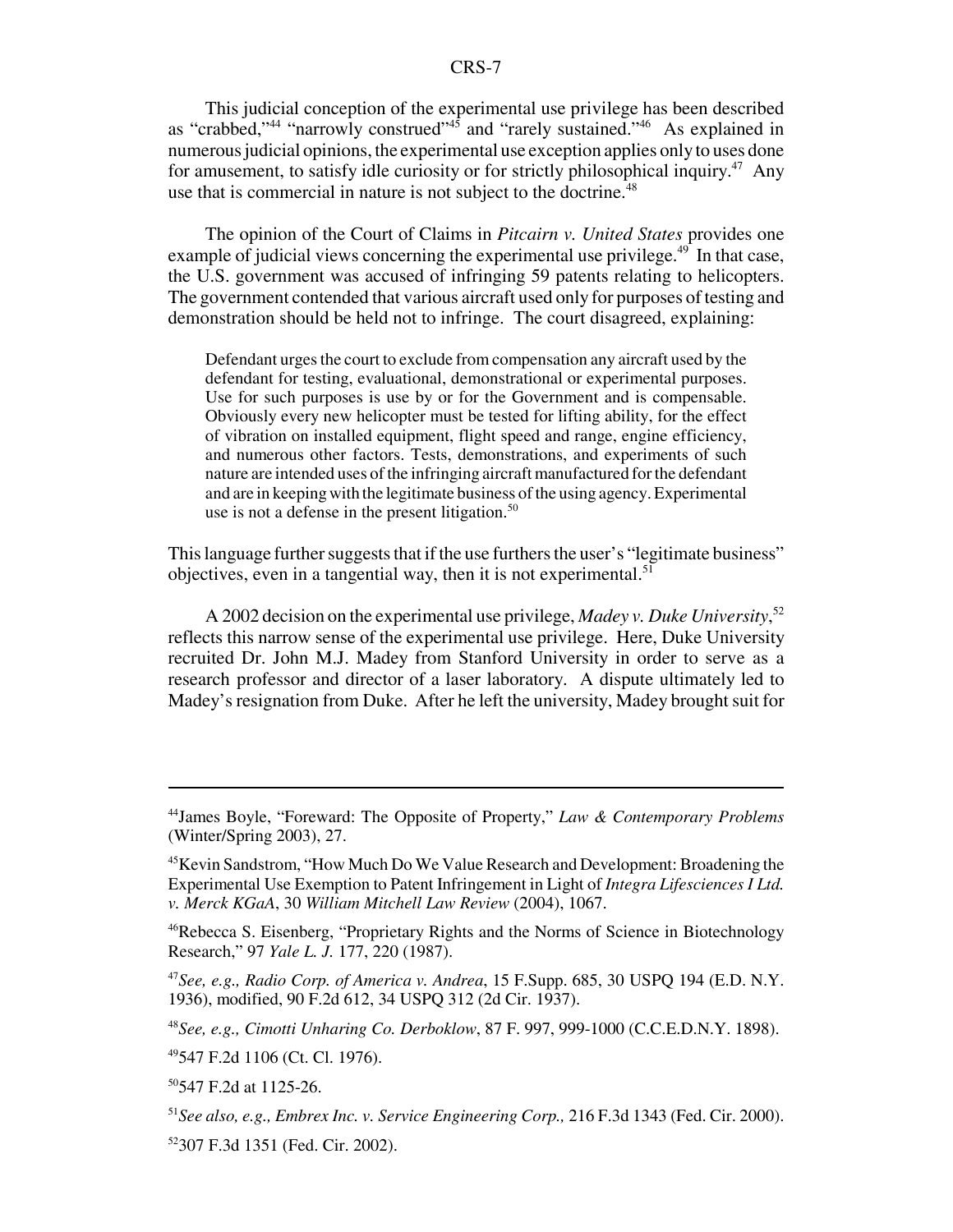infringement of two patents relating to the operation of specialized equipment used in the Duke laser laboratory.53

Responding to Madey's charges of patent infringement, Duke sought to take advantage of the experimental use privilege. Duke explained that it was a non-profit educational institution dedicated to teaching, research and the advancement of knowledge. Duke further argued that it does not undertake research or development work principally for the purpose of obtaining patents or designing products for the marketplace. The district court agreed that the experimental use privilege applied and ruled in favor of Duke.<sup>54</sup>

On appeal, the Federal Circuit reversed the district court's experimental use determination. The Court of Appeals characterized the experimental use privilege as "very narrow and strictly limited."55 In particular, the Federal Circuit observed that the experimental use privilege "does not immunize any conduct that is in keeping with the alleged infringer's legitimate business, regardless of commercial implications."<sup>56</sup> It further explained that:

Major research universities, such as Duke, often sanction and fund research projects with arguably no commercial application whatsoever. However, these projects unmistakably further the institution's legitimate business objectives, including educating and enlightening students and faculty participating in these projects. The projects also serve, for example, to increase the status of the institution and lure lucrative research grants, students and faculty.<sup>57</sup>

As a result, the Federal Circuit held that the district court had resolved the case based upon an inappropriately expansive view of the experimental use privilege. It remanded the litigation back to the district court, with instructions to resolve the issue in light of the Federal Circuit's decision.<sup>58</sup>

Many patent law experts agree that following the *Madey v. Duke University* case, colleges, universities and other academic institutions are unlikely to be able to rely upon the common law experimental use privilege as a defense to a charge of patent infringement.59 Co-authors Lawrence Sung, then a member of the University of Maryland Law School faculty, and attorney Claire M. Maisano explained that the "decision in *Madey* leaves grave doubt that the common law exemption to patent infringement liability can act as a safe harbor for any academic

58307 F.3d at 1362-63.

<sup>53307</sup> F.3d at 1352-53.

<sup>54266</sup> F. Supp. 2d 420 (M.D.N.C. 2001).

<sup>55307</sup> F.3d at 1361.

<sup>56307</sup> F.3d at 1362.

<sup>57</sup>*Ibid.*

<sup>59</sup>*See* Tom Saunders, "Renting Space on the Shoulders of Giants: *Madey* and the Future of the Experimental Use Doctrine," 113 *Yale Law Journal* (2003), 261 (concluding that *Madey* "reformulated the experimental use doctrine and cast considerable doubt on its continued viability as a defense in patent infringement cases involving universities").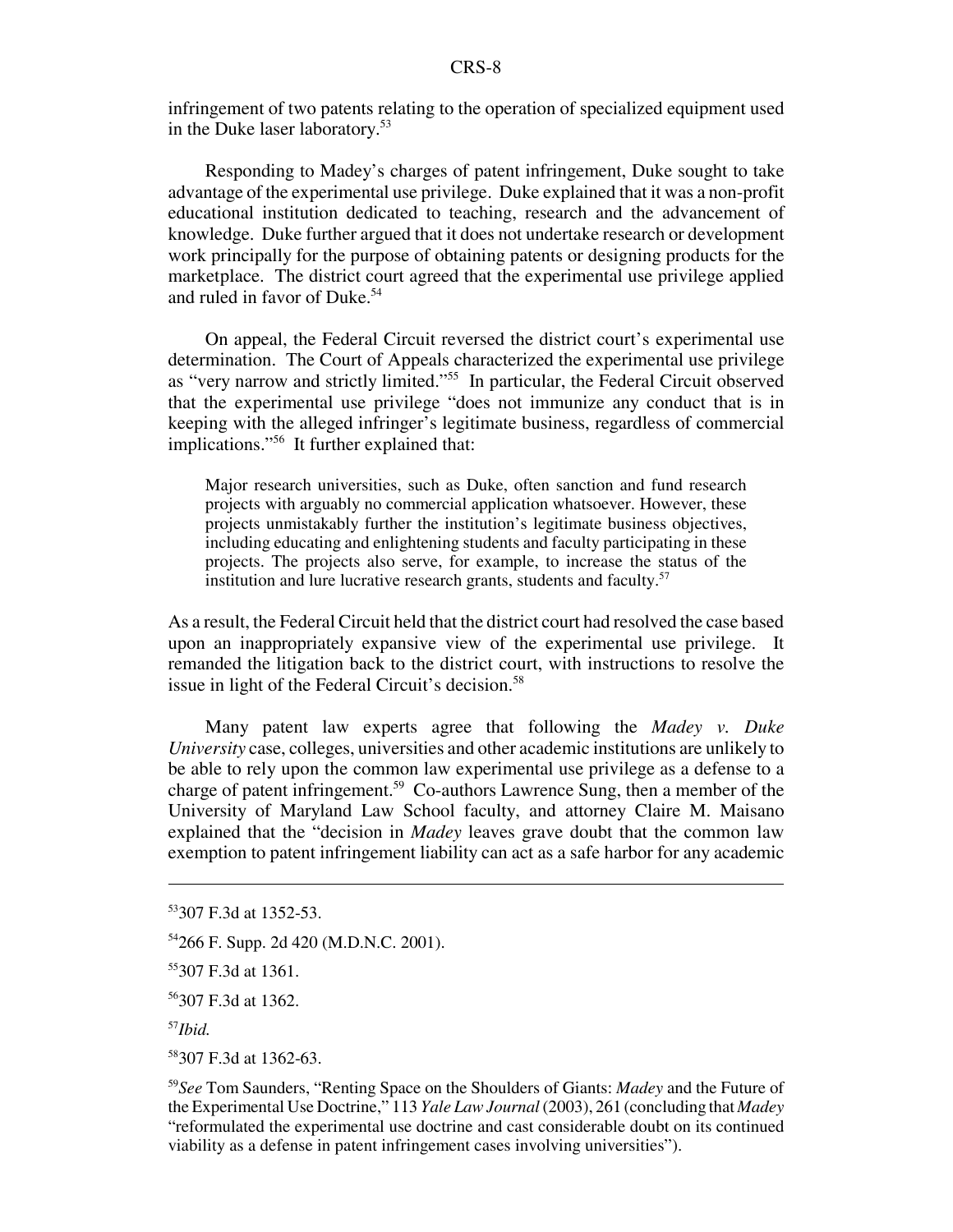research effort."60 Commentator Michelle Cai further opined that "practically any project conducted by a research university, even one without any commercial implications, would be in keeping with the university's legitimate business interests and hence would not qualify for the experimental use defense."<sup>61</sup>

Observers generally agree that *Madey v. Duke University* either retains, or perhaps restricts to an even greater degree, the quite limited nature of the common law experimental use privilege as it might be applied outside of academic settings.<sup>62</sup> Attorneys Paul Devinksy and Mark G. Davis concluded that the opinion is consistent with previous judicial interpretations of the common law experimental use privilege. As a result the privilege "lives on as a narrow defense to a claim of infringement."<sup>63</sup> Other observers would go further. Ms. Cai states, for example, that the decision "has essentially destroyed any practical meaning to the experimental use defense."64 Attorneys Cathryn Campbell and R.V. Lupo are in accord, stating that after *Madey v. Duke University* "the Experimental Use Exception would appear to provide little, if any protection in today's world."65

#### **Experimental Use and Innovation Policy**

Although the experimental use privilege has been part of the patent law for many years, the *Madey v. Duke University* opinion has renewed dialogue over the propriety and scope of this infringement exemption. Proponents and detractors of a broad experimental use privilege, as well as those who do not believe the doctrine is important as a practical matter, have expressed diverse opinions. This report summarizes these competing views.

Some commentators believe that a broad experimental use privilege is inappropriate as a matter of technology policy. Under this view, a liberal experimental allowance would greatly ease the ability of competitors to "design around" the invention or develop competing technologies. Patent owners in turn would be less able to appropriate the returns of their investments in research and development, this account continues, and would therefore be discouraged from

<sup>60</sup>Sung & Maisano, *supra* note 10.

<sup>61</sup>Cai, *supra* note 5.

<sup>62</sup>*See* Michael R. Taylor & Jerry Cayford, "American Patent Policy, Biotechnology, and African Agriculture: The Case for Policy Change," 17 *Harvard Journal of Law & Technology* (2004), 321 ("In a recent decision, the U.S. Court of Appeals for the Federal Circuit narrowed the [common law experimental use] exemption to the point of eliminating it for practical purposes.").

 $^{63}$ Paul Devinksy & Mark G. Davis, "2003 Patent Law Decisions of the Federal Circuit," 53 *American University Law Review* (2004), 773, 883.

<sup>64</sup>Cai, supra note 5.

<sup>65</sup>Cathryn Campbell & R.V. Lupo, "Exemption to Patent Infringement Under 35 U.S.C. Section 271(e)(1): Safe Harbor or Storm A-Brewing?," 5 *Sedona Conference Journal* (2004), 29.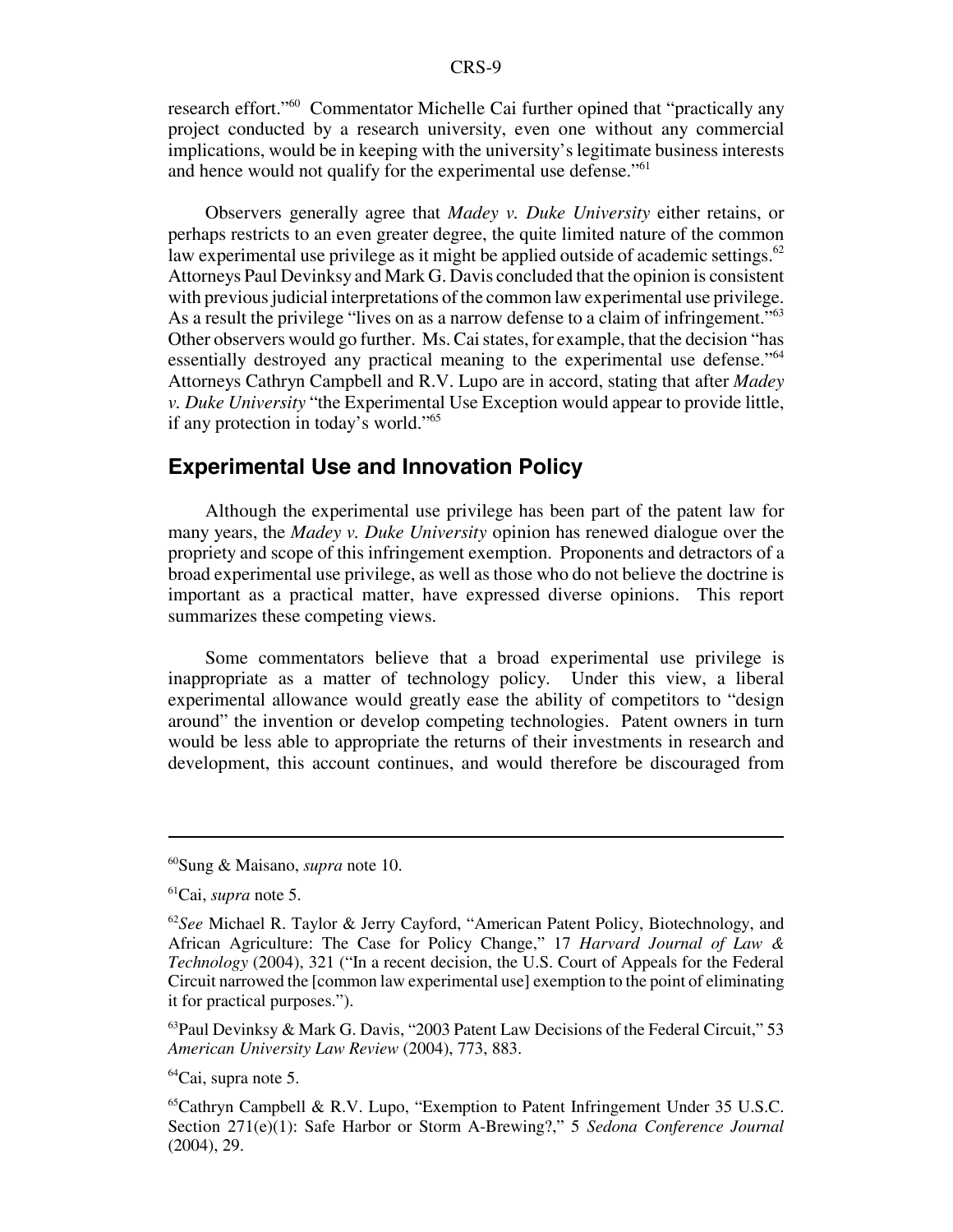making future investments in research and development.<sup>66</sup> As attorney Jordan Karp concludes: "Rather than spurring increased innovative activity, a broad experimental use exception would have just the opposite effect."<sup>67</sup>

For some observers, a broad experimental use privilege is inappropriate even when research takes place within an academic research setting. This is because university research is often not isolated from the private sector, but instead may have significant commercial implications.<sup>68</sup> As stated by two senior officers of the USPTO, the *Madey v. Duke University* decision "recognized a basic economic truth underlying research performed by large universities — it is a business, and universities derive substantial commercial value from that research."69

Indeed, some commentators believe that university research is increasingly likely to have commercial implications. This shift is believed to be due in part to federal legislation commonly known as the Bayh-Dole Act.<sup>70</sup> The Bayh-Dole Act aims to encourage the commercialization of basic research by allowing universities and small businesses to procure patents on inventions that result from federally funded research. Since the passage of the Bayh-Dole Act, many research universities have developed patent portfolios and garnered significant royalties from intellectual property licensing.71 Because academic institutions are increasingly benefitted from the patent system, some observers reason, they should also be held accountable when they infringe the patents of others.<sup>72</sup>

In contrast, others believe that the common law experimental use privilege is overly narrow. They assert that the current scope of this doctrine too greatly restricts the ability of innovators to "tinker" with the developments of others.<sup>73</sup> Under this view, research may be chilled if scientists cannot experiment upon state-of-the-art technology free from charges of patent infringement. By limiting the tools with which researchers can work, these commentators say, the patent system could ultimately depress, rather than promote innovation.<sup>74</sup>

70Act of Dec. 12, 1980, Pub. L. No. 96-517, 94 Stat. 3015.

<sup>71</sup>*See* Schacht, *supra* note 3.

<sup>72</sup>*See* Traci Dreher Quigley, "Commercialization of the State University: Why the Intellectual Property Restoration Act of 2003 Is Necessary," 152 *University of Pennsylvania Law Review* (2004), 2001.

<sup>66</sup>Karp, *supra* note 13.

<sup>67</sup>*Ibid.*

<sup>68</sup>Cai, *supra* note 5.

<sup>69</sup>Stephen G. Kunin & Linda S. Therkorn, "Workship on Future Public Policy and Ethical Issues Facing the Biotechnology Industry," 86 *Journal of the Patent and Trademark Office Society* (2004), 503.

<sup>73</sup>*See* Eisenberg, *supra* note 14.

<sup>74</sup>*See* Maureen A. O'Rourke, "Toward a Doctrine of Fair Use in Patent Law," 100 *Columbia Law Review* (2000), 1177.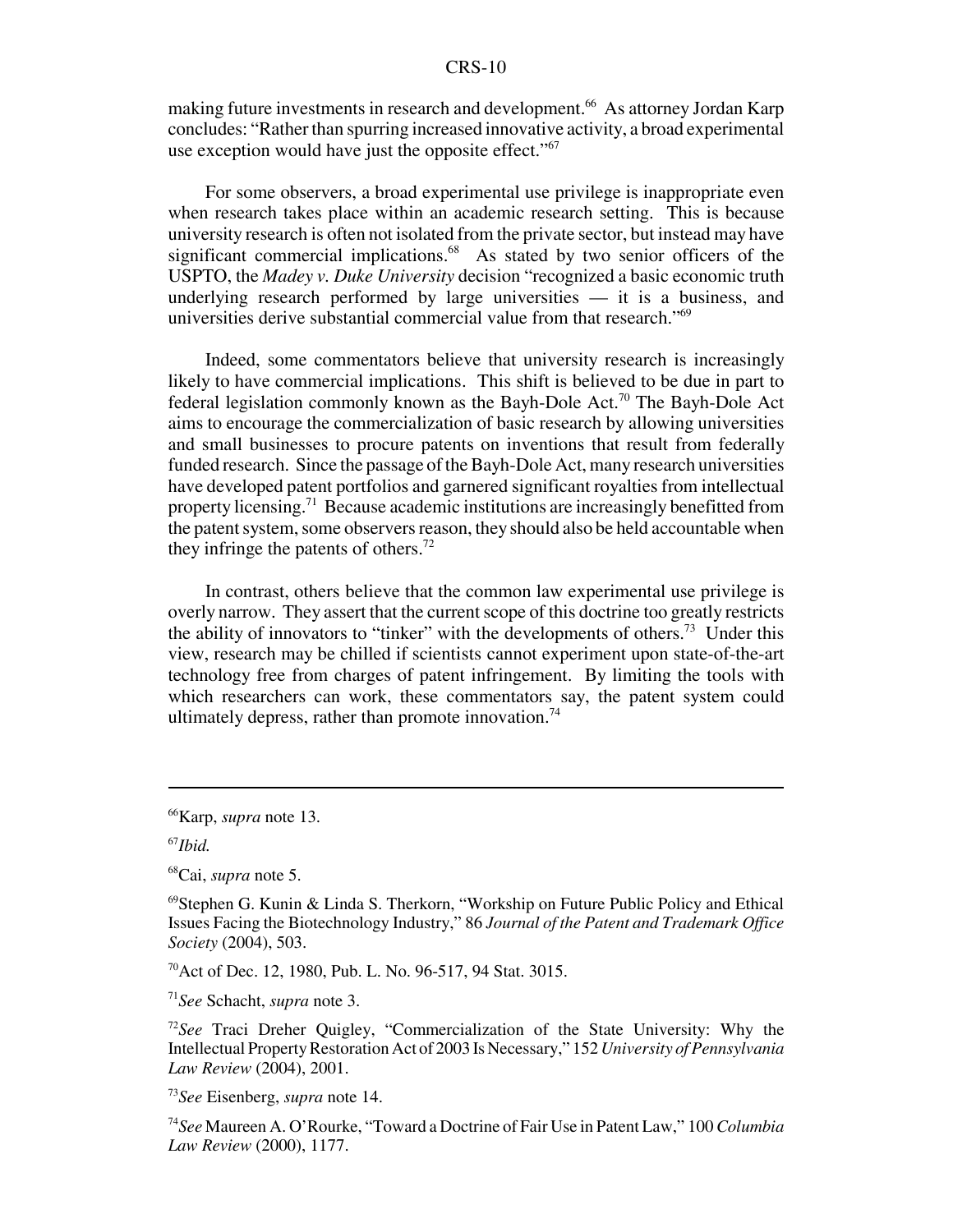Other observers believe that limiting the experimental use privilege with respect to universities and nonprofit institutes could impede academic research. Some university-based scientists believe that, unlike some of their counterparts in the private sector, academic researchers have all but ignored the patent system.<sup>75</sup> In order to avoid patent infringement, universities may have to devote scarce resources to perform costly patent searches and engage in licensing negotiations with patent holders. To a greater extent than profit-seeking firms, educational institutions may find that these obligations weigh heavily on their frequently tight budgets.<sup>76</sup>

Several legal scholars have suggested that the holding of *Madey v. Duke University* raises particular concerns with regard to patented research tools. A "research tool" is an invention, such as a particular cell line, reagent, or antibody, that is used exclusively or primarily for the purpose of conducting scientific research.<sup>77</sup> Some observers believe that patents are too frequently granted on research tools, particularly in biotechnology, and that such patents may impede future advancement. For example, two members of the University of Michigan Law School faculty, Michael A. Heller and Rebecca S. Eisenberg, have concluded that researchers might someday need to obtain numerous patent licenses in order to conduct basic research.<sup>78</sup> The costs and complications of engaging in numerous patent transactions may potentially create an "anti-commons": an environment where resources that could be committed towards further research and development are inefficiently underutilized.<sup>79</sup> Under this view, the narrowly cabined experimental use privilege contemplated in *Madey v. Duke University* strengthens patents on research tools and might make research and development more difficult to accomplish.<sup>80</sup>

Notably, other scholars contest these theories. For example, F. Scott Kieff, a member of the law faculty of Washington University in St. Louis, asserts that this scenario is incorrect as a matter of individual incentives.<sup>81</sup> Rational patent holders should always encourage others to research with their technologies, Kieff explains, so as to increase the number of applications for their inventions and hence their own profits. Wesley M. Cohen, an academic at the Fuqua School of Business at Duke University, has also conducted empirical research suggesting that although the "anti-

80Strandburg, *supra* note 9.

<sup>75</sup>John P. Walsh et al., "Working Through the Patent Problem," 299 *Science* 1021, 1021 (2003) ("[Research universities] have largely ignored the growing number of patents covering technology that their scientists use without license and without apology.").

<sup>76</sup>Miller, *supra* note 11.

<sup>77</sup>Natalie M. Derzko, "In Search of a Compromised Solution to the Problem Arising From Patenting Biomedical Research Tools," 20 *Santa Clara Computer & High Technology Law Journal* (2004), 347.

<sup>78</sup>Michael A. Heller & Rebecca S. Eisenberg, Can Patents Deter Innovation? The Anticommons in Biomedical Research, 280 *Science* 698 (1998).

<sup>79</sup>*Ibid.*

<sup>81</sup>F. Scott Kieff, "Facilitating Scientific Research: Intellectual Property Rights and the Norms of Science — A Response to Rai and Eisenberg," 95 *Northwestern Law Review* (2001), 691.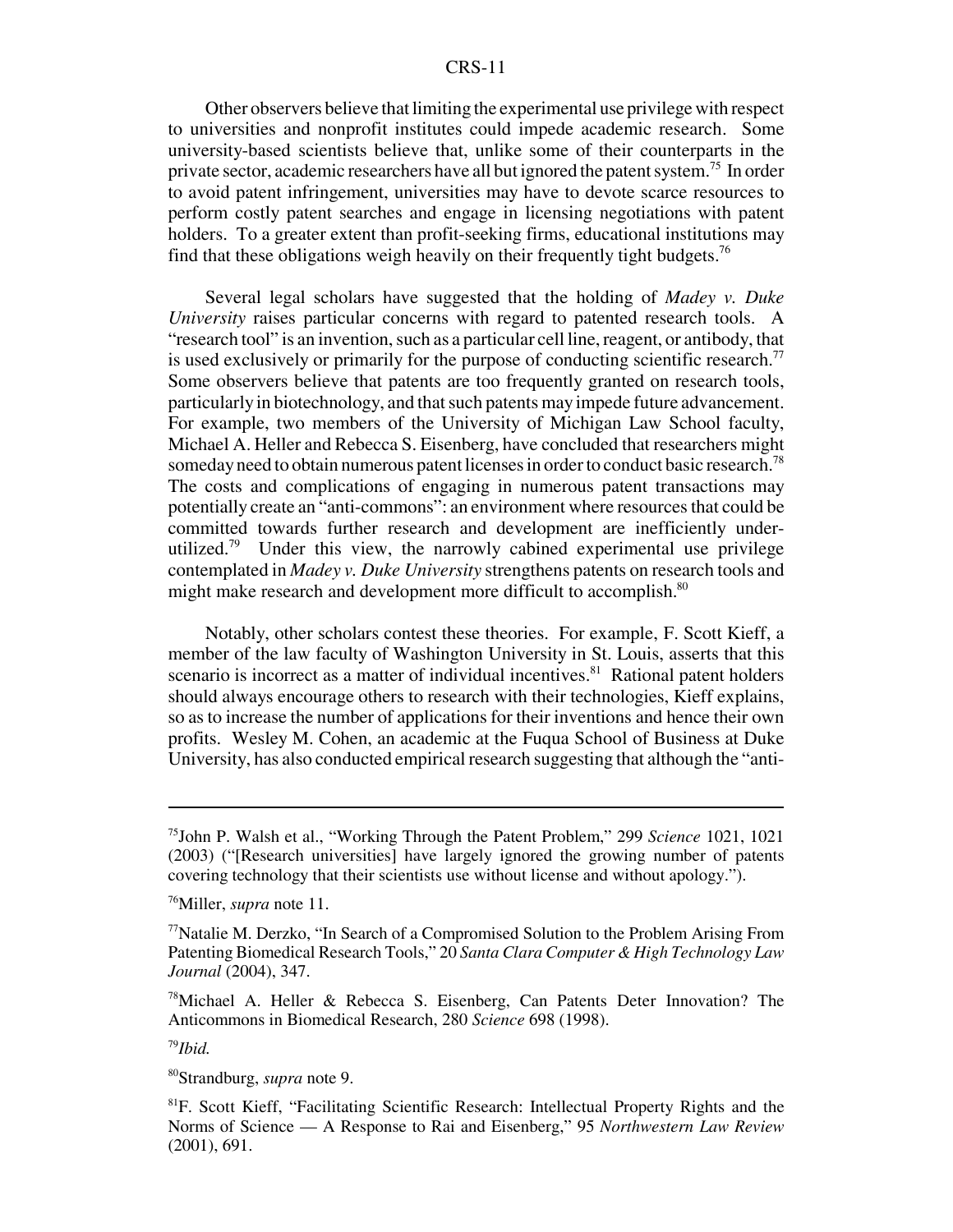commons" environment posited by Heller and Eisenberg may be theoretically possible, to date it has not actually occurred.82

Other commentators believe that "scientists recognize the benefits of sharing materials freely whenever possible and have developed informal norms to achieve broad dissemination of research tools."83 For example, the National Institutes of Health ("NIH") has issued "Principles and Guidelines" in order to promote the broad use of patented research tools in biotechnology. 84 In particular, the NIH encourages patent proprietors to license their proprietary research tools in such a way as to minimize restrictions upon their use. Although the Principles and Guidelines formally apply only to recipients of federal funding, the NIH has urged the entire biotechnology community to adopt similar policies "so that all biomedical research and development can be synergistic and accelerated."85

Finally, a third set of commentators remain agnostic about the propriety of an experimental use privilege, but believe that this issue is not of great importance for practical reasons. Patent infringement litigation is widely regarded as costly, timeconsuming and complex.<sup>86</sup> There may be insufficient economic justification to commence litigation against individuals who are not making commercially important uses of patented inventions. As a result, patent infringement suits may only rarely be brought against hobbyists, philosophers and noncommercial defendants, regardless of how narrowly or broadly the experimental use privilege is defined. 87

It is also important to remember that the patent law may, in certain circumstances, provide researchers with the ability to use products even though they have been patented by others. One of these principles is known as the "exhaustion" doctrine. Under this legal rule, once a patent owner has sold a patented product, he cannot control the use of that particular product. Any patent rights in that specific physical item are said to have been "exhausted" by this initial sale. Sometimes the exhaustion principle is termed the "first sale" doctrine.<sup>88</sup>

 $82$ J. Walsh, A. Arora and W.M. Cohen, "The Patenting and Licensing of Research Tools and Biomedical Innovation," Mimeo, National Academy of Sciences, October, 2001.

<sup>&</sup>lt;sup>83</sup>Heather Hamme Ramirez, "Defending the Privatization of Research Tools: An Examination of the "Tragedy of the Anticommons" in Biotechnology Research and Development," 53 *Emory Law Journal* (2004), 362.

<sup>84</sup>Department of Health and Human Services, National Institutes of Health, "Principles and Guidelines for Recipients of NIH Research Grants and Contracts on Obtaining and Disseminating Biomedical Research Resources," 64 Fed. Reg. 72,090 (Dec. 23, 1999).

<sup>85</sup>*Id.* at 72,090.

<sup>86</sup>*See, e.g.,* Kimberly A. Moore, "Are District Court Judges Equipped to Resolve Patent Cases?," 15 *Harvard Journal of Law and Technology* (2001), 1.

<sup>87</sup>Andrew J. Caruso, "The Experimental Use Exception: An Experimentalist's View," 14 *Albany Journal of Law, Science & Technology* (2003), 217.

<sup>88</sup>CRS Report RL32400, *Patents and Drug Importation*, by John R. Thomas.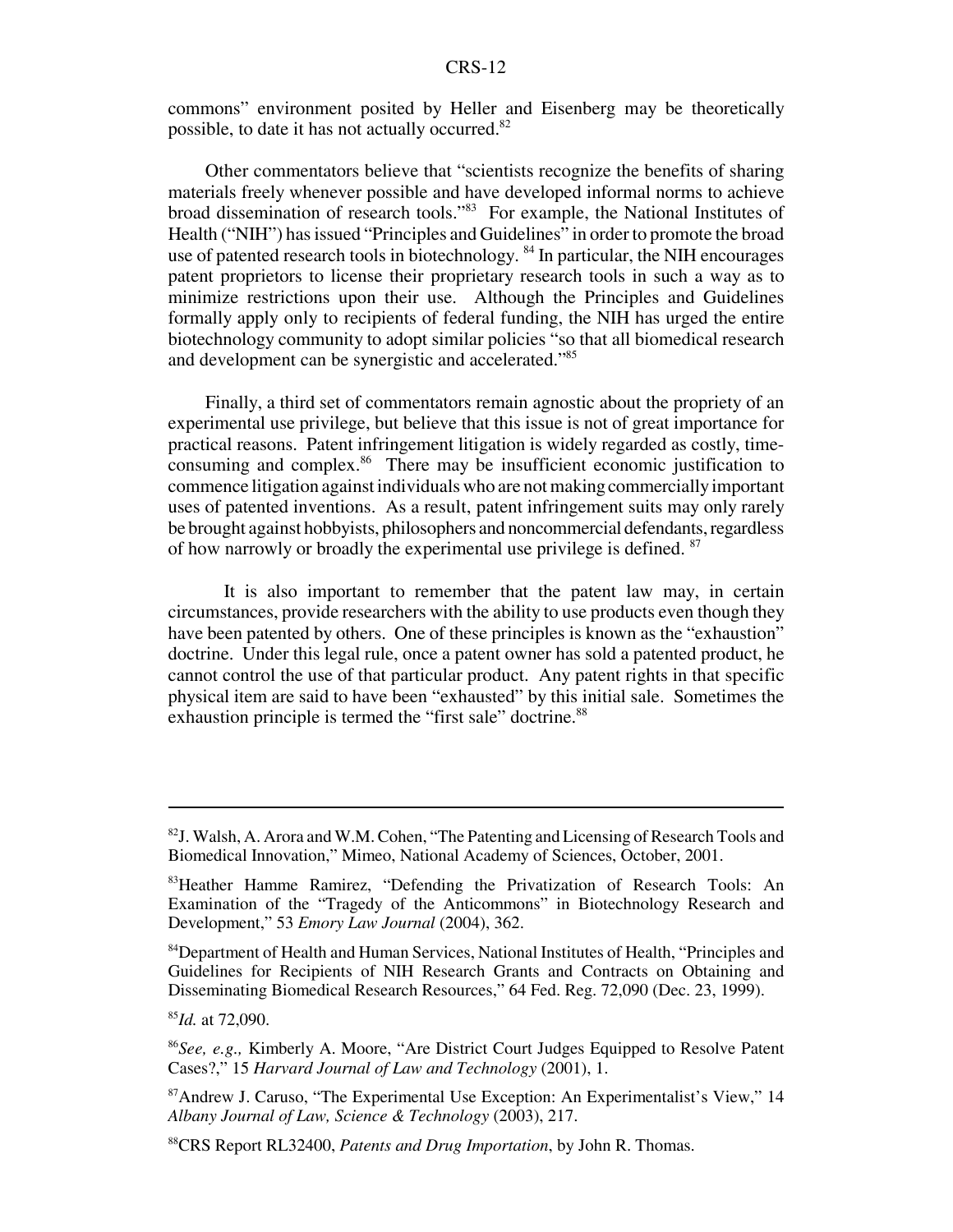For example, suppose that a pharmaceutical firm wished to analyze a drug that had been patented by another. That firm might wish to confirm the drug's biological activity, identify new medical indications, or compare its pharmacological profile to those of other compounds. If the firm is able simply to purchase the patented drug on the open market, then no issues of patent infringement will ordinarily arise. Any patent on the drug is exhausted once the drug has been sold, allowing the purchasing firm to use the patented drug as it wishes. The scope of the experimental use privilege is irrelevant in this scenario.<sup>89</sup>

On the other hand, suppose that a patented drug is not available for purchase within the market. In order to experiment with that compound, a pharmaceutical firm must synthesize it within its own laboratories. This step would be an act of patent infringement, however, because the right to make a patented invention is exclusive to the patent owner. $90$  In this case the experimental use privilege would, at least theoretically, come into play as a possible defense to patent infringement.

## **Statutory Experimental Use Privileges**

The existence, possible scope and importance of the common law experimental use privilege in patent law remains the subject of considerable debate. However, it should be noted that the Patent Act of 1952 includes a limited statutory experimental use privilege for patents on pharmaceuticals, medical devices, and certain other products regulated by the Food and Drug Administration (FDA). This provision, enacted as part of 1984 legislation known as the Hatch-Waxman Act,  $91$ applies to firms seeking to market generic equivalents of brand-name products. In addition, Congress has enacted other intellectual property legislation that incorporates provisions shielding researchers from infringement liability. This report considers these topics in turn.

### **The Hatch-Waxman Act**

The Hatch-Waxman Act for the first time introduced a statutory experimental use privilege into the patent laws. This privilege applies only to certain products notably specific kinds of pharmaceuticals and medical devices — that are regulated by the FDA. Firms must obtain FDA approval in order to market these products. Ordinarily the FDA will approve only of those products that have been proven to be safe and effective through laboratory, animal and clinical investigations.<sup>92</sup> Such

<sup>89</sup>Edward T. Lentz, "Pharmaceutical and Biotechnology Research After *Integra* and *Madey*," 23 *Biotechnology Law Report* (2004), 265.

<sup>9035</sup> U.S.C. § 271(a) (2000).

<sup>91</sup>Pub. L. No. 98 — 417, Title II, 98 Stat. 1585 (Sept. 28, 1984).

<sup>92</sup>CRS Report RL30989, *The U.S. Drug Approval Process: A Primer*, by Blanchard Randall IV.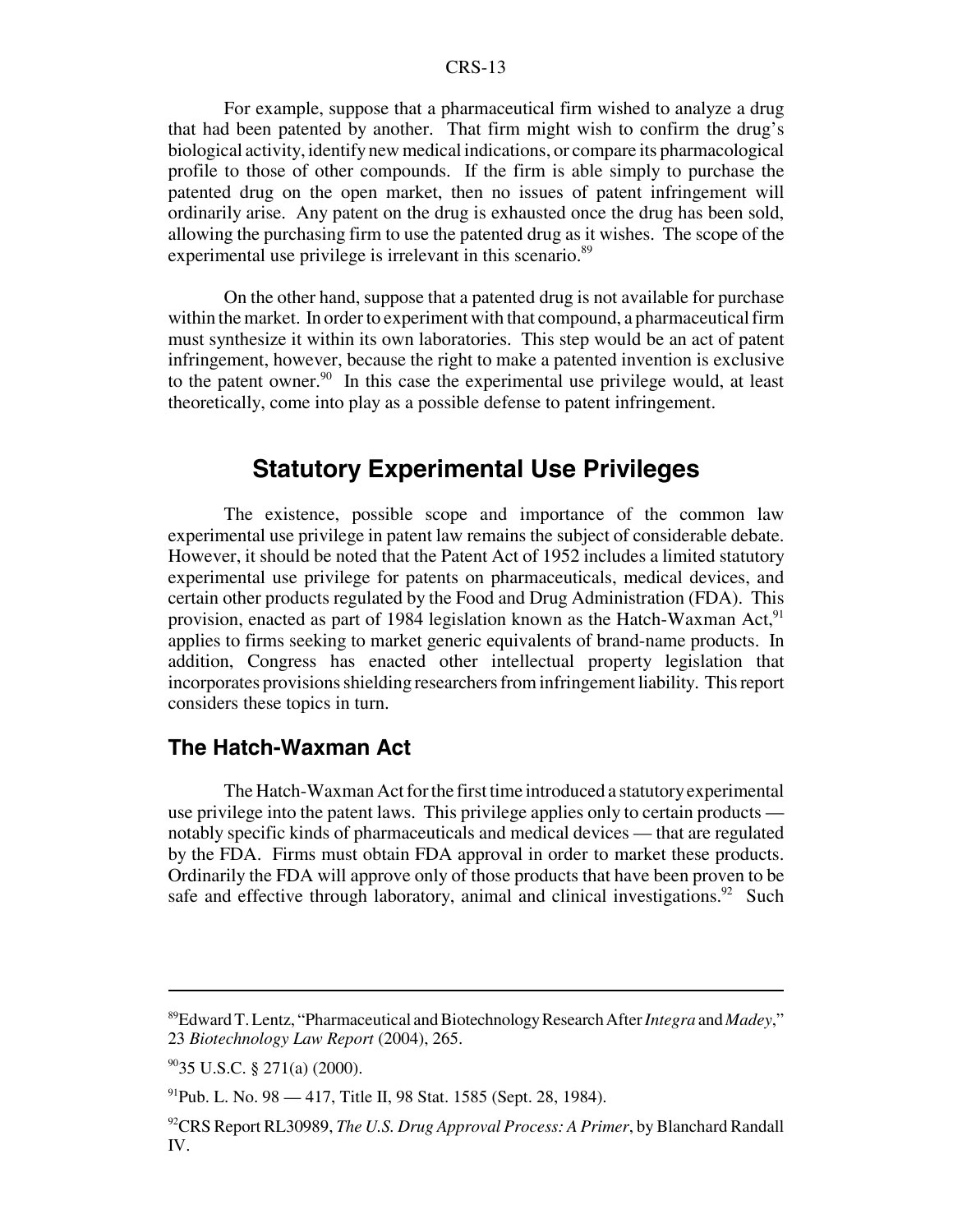studies can be costly and time-consuming. In some cases, the effort to obtain FDA marketing approval requires many years to complete.<sup>93</sup>

Many firms wish to sell drugs or medical devices that are "generic" — that is to say, equivalent to a product that was first developed and sold under a brand name by a different company. Prior to Hatch-Waxman Act, generic firms faced two notable difficulties in getting their products to market. First, generic firms ordinarily had to conduct the same sort of expensive and lengthy clinical investigations as their brand-name counterparts in order to obtain FDA marketing approval. This requirement existed even in circumstances where the generic drug was chemically identical to a brand-name drug of widely acknowledged safety and effectiveness.<sup>94</sup>

Second, generic firms had to account for the patents owned by their brandname competitors. As of the early 1980's, legal uncertainty existed as to whether a generic firm could conduct clinical trials at all if a brand-name firm held patents on the drug or medical device. As part of the FDA marketing approval process, the generic firm would need to both make and use the patented drug or device activities that under the intellectual property laws are exclusive to the patent proprietor.<sup>95</sup> The result was that a generic firm could be sued for patent infringement and, at least until the relevant patents expired, enjoined from engaging in the activities it needed to perform in order to satisfy FDA marketing approval requirements.

Some generic drug and medical device firms sought to rely upon the common law experimental use privilege in this situation. Their position was that activities performed in order to fulfill FDA marketing approval standards were merely experimental in nature, and as a result should be exempted from patent infringement.<sup>96</sup> Whether the courts would uphold this argument remained an open legal question for many years.

Eventually this issue came before the Federal Circuit, which in 1984 issued its decision in *Roche Products, Inc. v. Bolar Pharmaceutical Co.*97 Here the Federal Circuit conclusively held that the common law experimental use privilege did not shield generic firms engaged in FDA marketing approval activities from charges of patent infringement. In this case, Roche Products, Inc. ("Roche") marketed a prescription sleeping pill under the trademark "Dalmane." Roche also was the proprietor of a patent claiming a chemical compound, flurazepam hcl, that was the

<sup>93</sup>*See* Shashank Upadhye, "Understanding Patent Infringement Under 35 U.S.C. § 271(e)(1): The Collisions Between Patent, Medical Device, and Drug Laws," 17 *Santa Clara Computer & High Technology Law Journal* (2000), 1.

<sup>94</sup>*See* Janet A. Gongola, "Prescriptions for Change: The Hatch-Waxman Act and New Legislation to Increase the Availability of Generic Drugs to Consumers," 36 *Indiana Law Review* (2003), 787.

<sup>9535</sup> U.S.C. § 271(a) (2000).

<sup>96</sup>Alfred B. Engelberg, "Special Patent Provisions for Pharmaceuticals: Have They Outlived Their Usefulness?," 39 *IDEA: Journal of Law and Technology* (1999), 389.

<sup>&</sup>lt;sup>97</sup>733 F.2d 858 (Fed. Cir. 1984).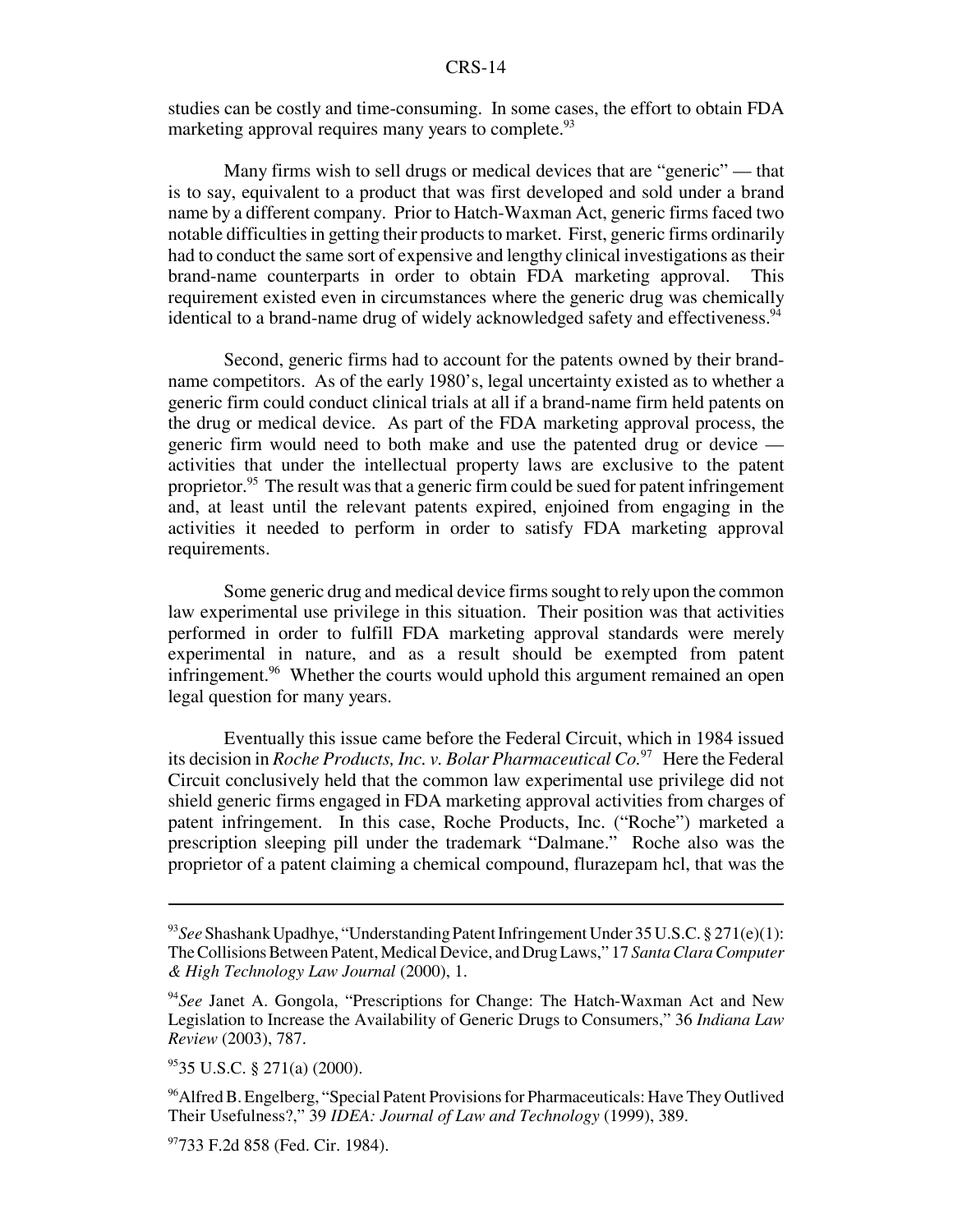active ingredient in Dalmane. Bolar Pharmaceutical Co. ("Bolar"), a manufacturer of generic drugs, grew interested in marketing a generic equivalent of Dalmane. Prior to the expiration of Roche's patent, Bolar obtained a supply of flurazepam hcl from a foreign manufacturer. It began to form the flurazepam hcl into dosage form capsules to obtain stability data, dissolution rates, bioequivalency studies and blood serum studies necessary to obtain marketing approval from the FDA.<sup>98</sup>

The Federal Circuit concluded Bolar's activities infringed the Roche patents, and that the experimental use defense did not apply. The Court of Appeals reasoned:

Bolar's intended "experimental" use is solely for business reasons and not for amusement, to satisfy idle curiosity, or for strictly philosophical inquiry. Bolar's intended use of flurazepam hcl to derive FDA required test data is thus an infringement of the [Roche] patent. Bolar may intend to perform "experiments," but unlicensed experiments conducted with a view to the adaptation of the patented invention to the experimentor's business is a violation of the rights of the patentee to exclude others from using his patented invention. It is obvious here that it is a misnomer to call the intended use de minimus. It is no trifle in its economic effect on the parties even if the quantity used is small. It is not a dilettante affair such as Justice Story envisioned. We cannot construe the experimental use rule so broadly as to allow a violation of the patent laws in the guise of "scientific inquiry," when that inquiry has definite, cognizable, and not insubstantial commercial purposes.<sup>99</sup>

Congress responded to *Roche v. Bolar* by enacting the statute commonly known as the Hatch — Waxman Act. The statute introduced a number of changes to both the patent law and the food and drug law. $100$  Among them was an accelerated marketing approval process for generic products.<sup>101</sup> In addition, the Hatch-Waxman Act created a statutory exemption from patent infringement for activities associated with regulatory marketing approval. As originally enacted and codified in 35 U.S.C.  $§$  271(e)(1), the Hatch-Waxman Act exempted from patent infringement "uses" reasonably related to the development and submission of information under a Federal law which regulates the manufacture, use, or sale of drugs." Through the Generic Animal Drug and Patent Term Restoration Act, which became effective on November 16, 1988, Congress extended this provision to cover regulated veterinary drugs and biological products as well. $102$ 

A number of significant judicial opinions have interpreted the Hatch-Waxman Act's experimental use privilege. The U.S. Supreme Court opinion in *Eli Lilly and*

<sup>&</sup>lt;sup>98</sup>733 F.2d at 860.

<sup>&</sup>lt;sup>99</sup>733 F.2d at 863.

<sup>100</sup>*See* CRS Report RL30756, *Patent Law and Its Application to the Pharmaceutical Industry: An Examination of the Drug Price Competition and Patent Term Restoration Act of 1984 ("Hatch-Waxman Act")*, by Wendy H. Schacht and John R. Thomas.

 $10121$  U.S.C. § 355(j) (2000).

<sup>&</sup>lt;sup>102</sup>Pub. L. No. 100-670, 102 Stat. 3971.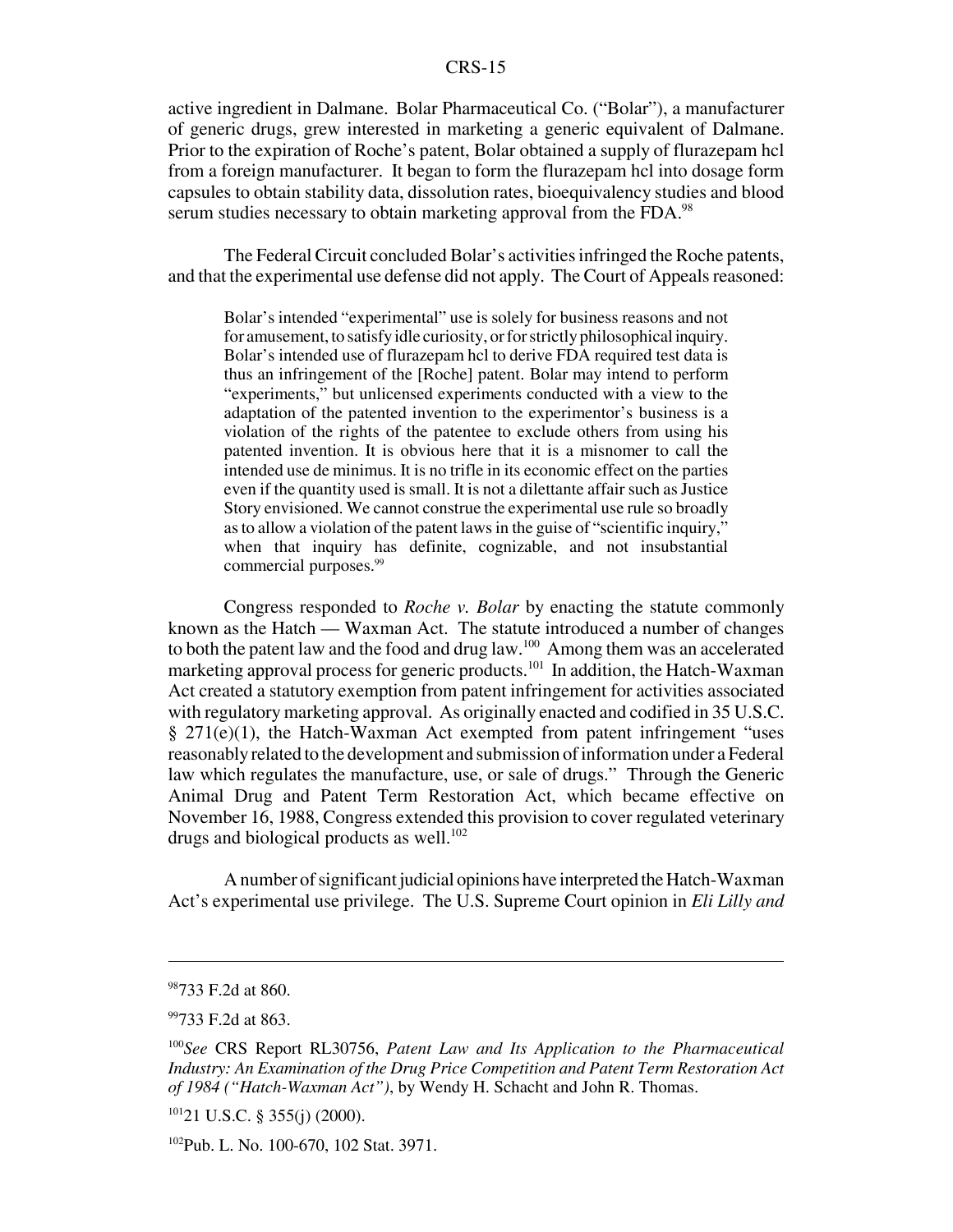*Co. v. Medtronic* clarified the sorts of products that are covered by this statute.<sup>103</sup> In that case, Eli Lilly, which owned a patent claiming a cardiac defibrillator, filed an infringement action against Medtronic for its use of a similar device. Medtronic in turn pointed to 35 U.S.C.  $\S$  271(e)(1), arguing that Medtronic's use of the defibrillator was reasonably related to obtaining data for FDA approval. Eli Lilly in turn argued that the wording of 35 U.S.C.  $\S 271(e)(1)$  — as it was at the time — only expressly referred to "drugs," not "medical devices."<sup>104</sup>

The Supreme Court sided with Medtronic, concluding that all of the products eligible for patent term extension under the Hatch-Waxman Act fall within the scope of the 35 U.S.C. § 271(e)(1) experimental use privilege. Justice Scalia concluded that the statutory phrase "a Federal law which regulates the manufacture, use, or sale of drugs" meant the entirety of the Food, Drug and Cosmetic Act, which regulates drugs but also covers medical devices and other products. As a result of the *Eli Lilly and Co. v. Medtronic* holding, 35 U.S.C. § 271(e)(1) extends to a range of subject matter, including pharmaceuticals, medical devices, food additives, color additives, and biological products. A generic firm may therefore use these products during the term of another's patent without fear of infringement liability, as long as the use is reasonably related to obtaining data for FDA approval.<sup>105</sup>

Other noteworthy judicial opinions have considered the nature of the activities that are exempted by the Hatch-Waxman Act privilege. The leading decision in *Intermedics, Inc. v. Ventritex, Inc.* interpreted the statutory exemption generously.106 According to the *Intermedics* decision, "[w]here it would have been reasonable, objectively, for an accused infringer to believe that there was a decent prospect that the use in question would contribute (relatively directly) to the generation of information that was likely to be relevant in the processes by which the FDA would decide to approve the product," $107$  then the court should apply the 35 U.S.C. § 271(e)(1) infringement exemption. Following *Intermedics*, a number of other decisions have found that the accused infringer's activities fall within the statutory experimental use exemption.<sup>108</sup>

The Hatch-Waxman experimental use privilege is not without limit, however. A 2003 Federal Circuit decision, *Integra Lifesciences, I, Ltd. v. Merck*,<sup>109</sup> held that the 35 U.S.C. § 271(e)(1) experimental use exemption did not apply under the facts before the court. Here, Integra sued Merck for infringement of several patents

106775 F.Supp. 1269 (N.D. Cal. 1991), *aff'd*, 991 F.2d 808 (Fed.Cir.1993).

107775 F. Supp. at 1280.

 $103496$  U.S. 661 (1990).

<sup>&</sup>lt;sup>104</sup>496 U.S. at 665-66.

<sup>105</sup>*See* Patricia Nussle, "*Eli Lilly & Co. v. Medtronic Inc.*: A Case of Statutory Interpretation," 54 *Ohio State Law Journal* (1992), 645.

<sup>108</sup>*See, e.g., Abtox, Inc. v. Exitron Corp*., 122 F.3d 1019 (Fed. Cir. 1997); *Glaxo, Inc. v. Novopharm, Ltd.*,110 F.3d 1562 (Fed. Cir.1997); *Amgen, Inc. v. Hoechst Marion Roussel, Inc.*, 3 F.Supp.2d 104 (D. Mass.1998).

<sup>109331</sup> F.3d 860 (Fed. Cir. 2003).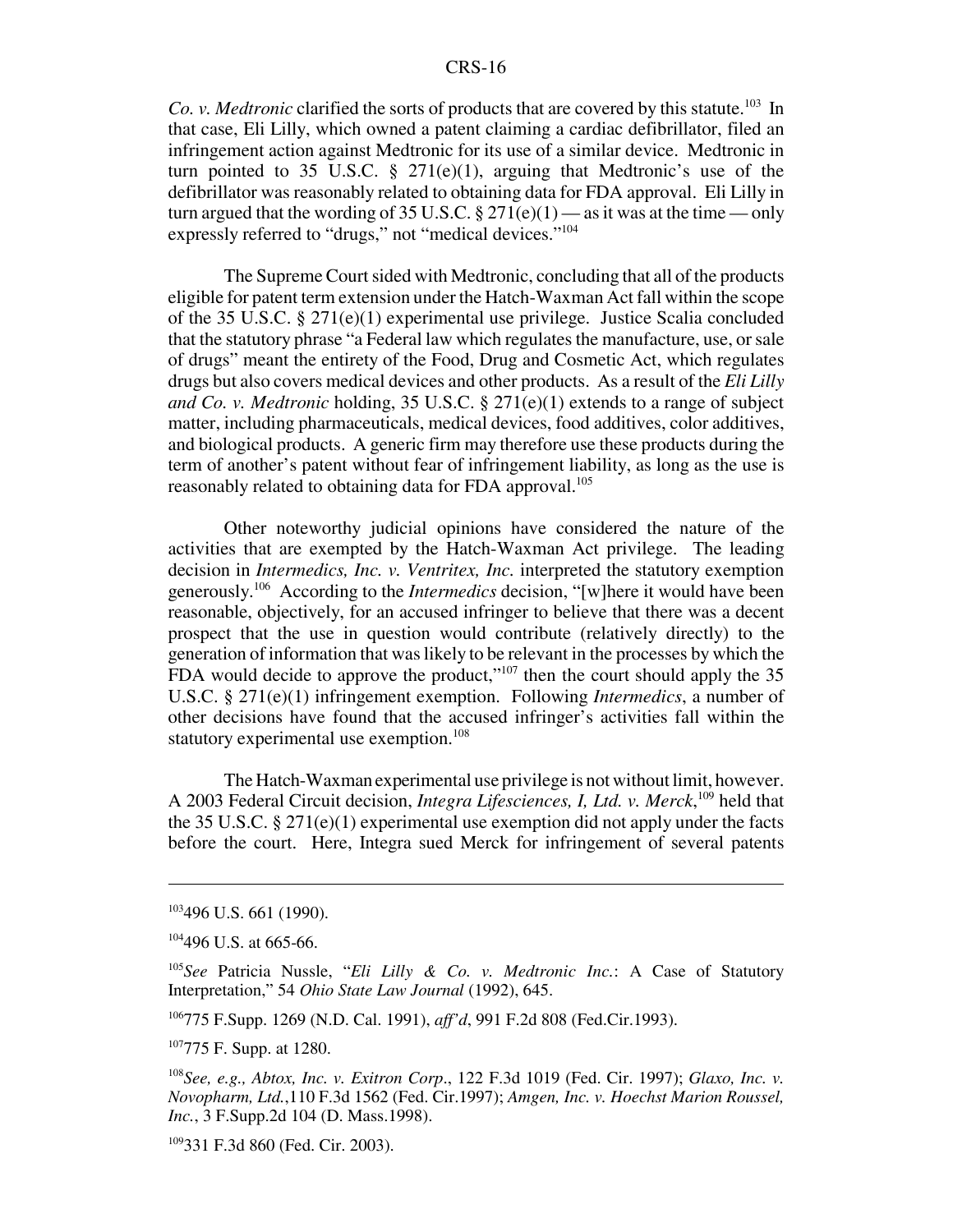relating to compounds thought to eliminate tumor growth and for treating a variety of other diseases. In turn, Merck asserted 35 U.S.C. § 271(e)(1) as a defense. The district court held that the Scripps-Merck activity did not fall under the 35 U.S.C. §  $271(e)(1)$  exemption.<sup>110</sup>

The Federal Circuit affirmed the district court on appeal. The Federal Circuit observed that Merck's experiments did not supply information for submission to the FDA. Rather, Merck conducted these experiments in order to determine which of several compounds was the best drug candidate to subject to future testing.<sup>111</sup> The court then reasoned that such activities were not conducted "solely for purposes reasonably related to the development and submission of information under federal law," as the statutory exemption required. Rather, they were early-stage, exploratory experiments performed merely to identify promising pharmaceutical compounds.<sup>112</sup> The *Integra Lifesciences* decision makes clear that the 35 U.S.C. § 271(e)(1) exemption does not apply to all exploratory research, but is instead a "narrowly tailored" exemption intended to have a "*de minimis* impact on the patentee's right to exclude."<sup>113</sup>

### **Other Statutes**

Although the Hatch-Waxman Act awards limited experimental use privileges with respect to patents on certain drugs, medical devices, and other products regulated by the FDA, the Patent Act of 1952 does not provide for a more broadly oriented experimental use privilege. However, Congress has enacted a number of specialized intellectual property statutes that expressly incorporate a more comprehensive experimental use doctrine. For example, the Plant Variety Protection Act allows the Department of Agriculture to issue plant variety certificates on sexually reproducible plants.<sup>114</sup> These certificates provide their owner with the exclusive right to "exclude others from selling the variety, or offering it for sale, or reproducing it, importing, or exporting it, or using it in producing (as distinguished from developing) a hybrid or different variety therefrom."115 The statute does include a research exemption, however, stipulating that "[t]he use and reproduction of a protected variety for plant breeding or other bona fide research shall not constitute an infringement of the protection provided under this chapter."116

113331 F.3d at 867.

<sup>110</sup>*Integra Lifesciences I Ltd. v. Merck KGaA*, 50 USPQ2d 1846 (S.D. Cal. 1999).

<sup>111331</sup> F.3d at 863.

<sup>112331</sup> F.3d at 866.

<sup>114</sup>Pub. L. No. 91-577, 84 Stat. 1542 (1970) (codified at 7 U.S.C. §§ 2321-2583). *See* CRS Report RL31568, *Plants, Patents and Seed Innovation in the Agricultural Industry*, by John R. Thomas.

 $1157$  U.S.C. § 2483(a).

<sup>1167</sup> U.S.C. § 2544 (2000).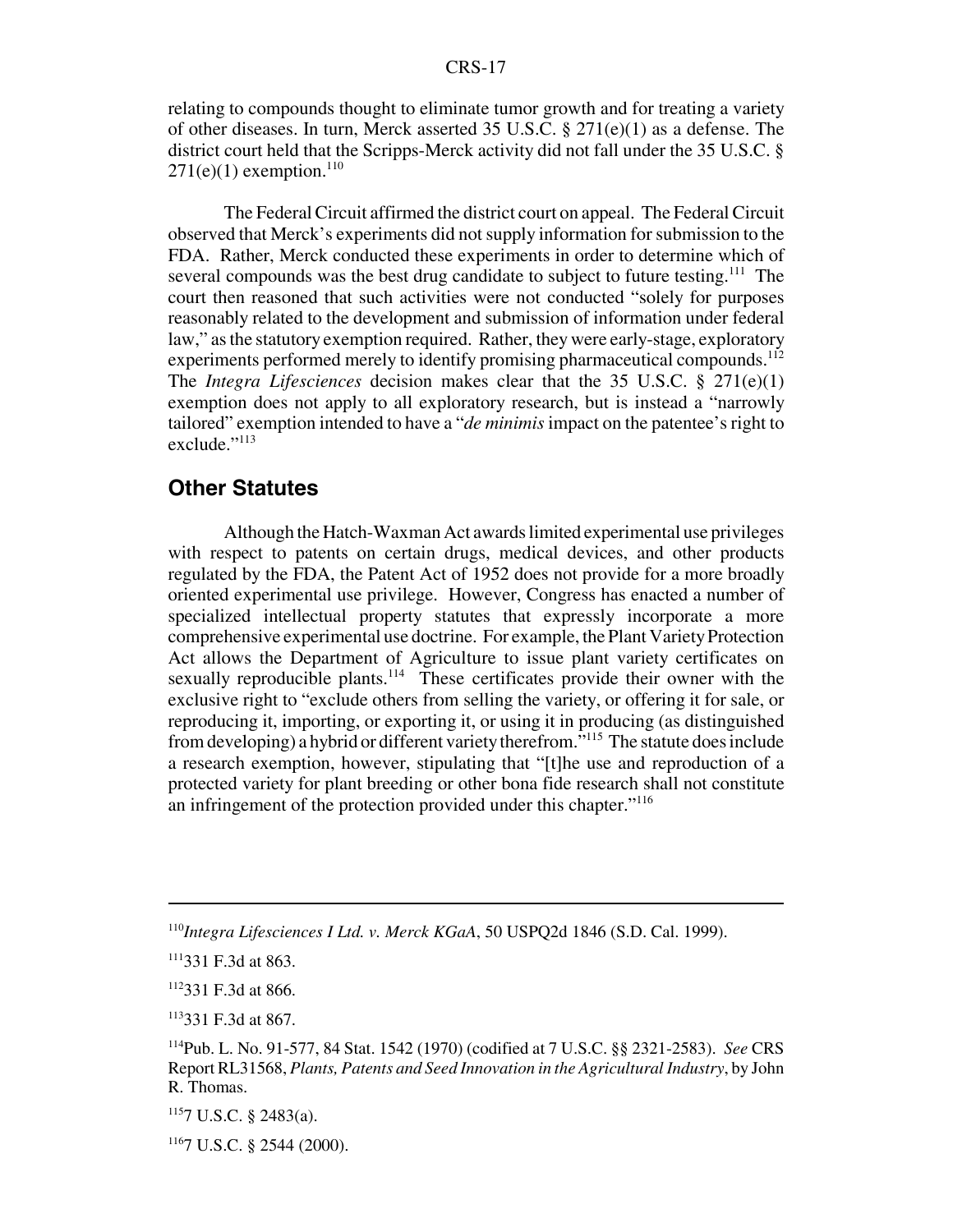Another specialized intellectual property statute, the Semiconductor Chip Protection Act of  $1984$ ,<sup>117</sup> allows individuals to claim exclusive rights in "mask" works" — circuitry designs used on a computer or other semiconductor chip.<sup>118</sup> It is an act of infringement either to reproduce these mask works, or to sell or import a semiconductor chip embodying a protected mask work.<sup>119</sup> However, this legislation expressly exempts those individuals who "reproduce the mask work solely for the purpose of teaching, analyzing, or evaluating the concepts or techniques embodied in the mask work or the circuitry, logic flow, or organization of components used in the mask work."<sup>120</sup>

A third example is provided by the Vessel Hull Design Protection Act.<sup>121</sup> This legislation, which allows designers of an original boat hull to register their designs with the federal government, incorporates an experimental use privilege similar to that of the Semiconductor Chip Protection Act. Under the Vessel Hull Design Protection Act, individuals who make, use, sell or import the protected design without the authorization of the registered design owner may be subject to infringement liability.<sup>122</sup> Yet the statute expressly exempts from infringement those uses "solely for the purpose of teaching, analyzing, or evaluating the appearance, concepts, or techniques embodied in the design, or the function of the useful article embodying the design."<sup>123</sup>

## **Legislative Issues and Alternatives**

Should congressional interest continue in this area, a variety of options are available. If the current scope of the common law experimental use privilege is deemed to be appropriate, then no action need be taken. Alternatively, Congress could enact legislation confirming the narrowly cabined view of the experimental use privilege as set forth in *Madey v. Duke University* and predecessor cases.

If reform of the experimental use privilege is deemed prudent, however, another possibility is the introduction of some additional form of the experimental use privilege into the Patent Act of 1952. This infringement exemption could supplement or replace the narrow experimental use privilege introduced by the Hatch-Waxman Act. One option is to incorporate a generally applicable privilege of the sort contemplated by the proposed, but unenacted Patent Competitiveness and

121Pub. L. No.105-304 , 112 Stat. 2905.

12217 U.S.C. § 1308 (2000).

<sup>123</sup>17 U.S.C. § 1309(g) (2000). The Digital Millennium Copyright Act provides another example of a statutory experimental use privilege. *See* 17 U.S.C. § 1201 (2000).

<sup>117</sup>Pub. L. No. 98-620, 98 Stat. 3347.

<sup>11817</sup> U.S.C. § 901 (2000).

<sup>11917</sup> U.S.C. § 905 (2000).

<sup>12017</sup> U.S.C. § 906(a)(1) (2000). *See* Lee Hsu, "Reverse Engineering Under the Semiconductor Chip Protection Act: Complications for Standard of Infringement," 5 *Albany Law Journal of Science and Technology* (1996), 249.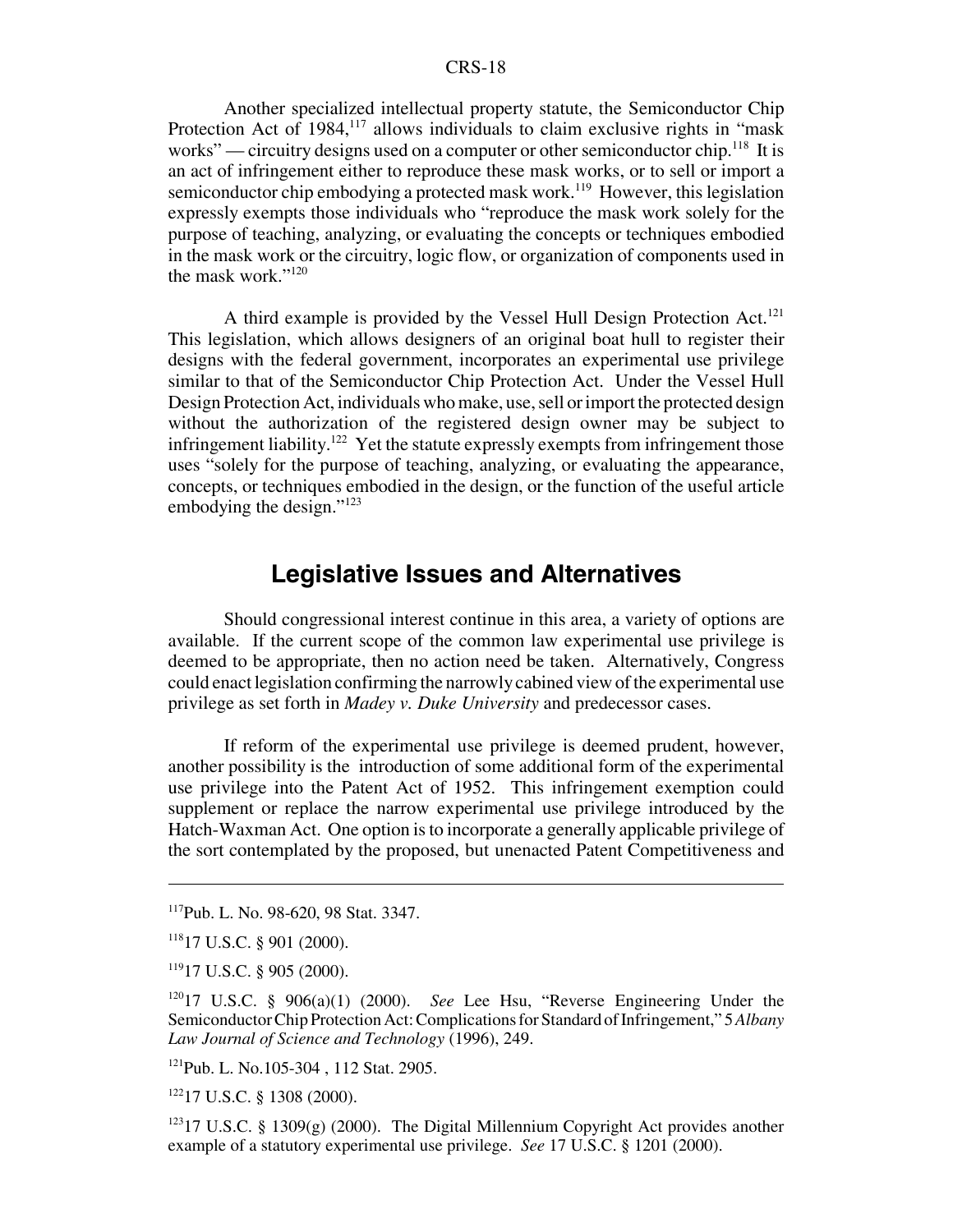Technological Innovation Act of 1990. H.R. 5598 was introduced before the  $101<sup>st</sup>$ Congress on September 12, 1990. Section 402 of that bill provided:

It shall not be an act of infringement to make or use a patented invention solely for research or experimentation purposes unless the patented invention has a primary purpose of research or experimentation. If the patented invention has a primary purpose of research or experimentation, it shall not be an act of infringement to manufacture or use such invention to study, evaluate, or characterize such invention or to create a product outside the scope of the patent covering such invention.

H.R. 5598 was reported by the House Judiciary Committee on October 26, 1990. Other intellectual property statutes, including the Plant Variety Protection Act, Semiconductor Chip Protection Act, and the Vessel Hull Design Protection Act, also provide examples of the manner in which a generally applicable statutory experimental use privilege could be drafted.

A more limited statutory experimental use privilege presents another law reform option. Such a privilege might be limited to patented inventions that arise in particular technological fields, in the fashion of the proposed, but unenacted Genomic Research and Diagnostic Accessibility Act of 2002. H.R. 3967 would have exempted from patent infringement the use of genetic sequence information for purposes of research. In addition, this bill would have limited the remedies that the owner of a patent on genetic diagnostic testing could obtain during infringement litigation. Following its introduction in the  $107<sup>th</sup>$  Congress on March 14, 2002, H.R. 3967 was referred to the Subcommittee on Courts, the Internet and Intellectual Property on May 6, 2002, but no further action was taken.

Another possibility would be to limit the experimental use privilege to patented research tools, in whatever technological field they might arise. Yet another option is to grant an experimental use privilege in favor of universities or non-profit research institutions, but retain the current law of experimental use with respect to for-profit enterprises.

Consideration of any sort of statutory reform with respect to experimental use privilege should take into account the Agreement on Trade-Related Aspects of Intellectual Property Rights.<sup>124</sup> The United States is a signatory to the so-called "TRIPS Agreement," which is a component of the international agreements that form the World Trade Organization (WTO). The TRIPS Agreement in part requires its signatories to grant patent owners the right to exclude others from making, using, offering for sale, selling, or importing a patented invention.125 Further, under Article 27 of the TRIPS Agreement, such rights must be "enjoyable without discrimination as to the place of invention, the field of technology and whether products are imported or locally produced."

<sup>&</sup>lt;sup>124</sup> Agreement on Trade-Related Aspects of Intellectual Property Rights, Apr. 15, 1994, Annex 1C, 33 I.L.M. 1197 (1994) ("TRIPS Agreement").

 $125$ TRIPS Agreement, Article 27(1).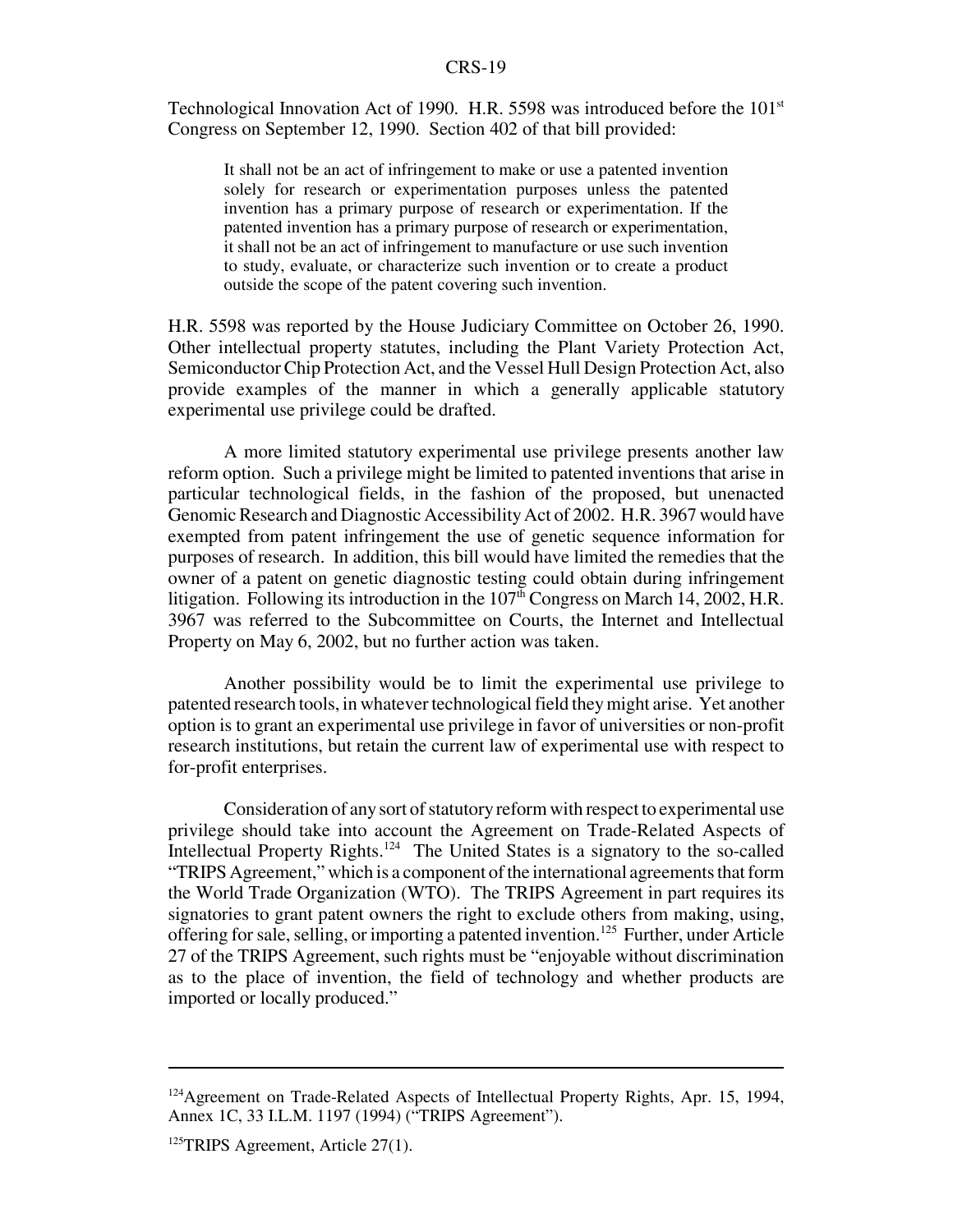The TRIPS Agreement does allow member states to limit patent rights under certain circumstances, however. As stated in Article 30 of the TRIPS Agreement:

Members may provide limited exceptions to the exclusive rights conferred by a patent, provided that such exceptions do not unreasonably conflict with a normal exploitation of the patent and do not unreasonably prejudice the legitimate interests of the patent owner, taking account of the legitimate interests of third parties.

Article 30 presumably allows its signatories to provide for a generally applicable experimental use privilege. Many WTO members, including Germany,<sup>126</sup> Japan<sup>127</sup> and the United Kingdom,<sup>128</sup> already incorporate such a privilege into their patent statutes. However, a more limited form of the experimental use privilege may raise concerns under the non-discrimination provision of Article 27. To the extent that the experimental use privilege is available for some sorts of inventions and not others, it may conflict with the Article 27 obligation not to discriminate as to the "field of technology" in which a patentable invention arises.<sup>129</sup>

Finally, the experimental use privilege need not be an all-or-nothing proposition. Another option is to grant researchers the ability to experiment with the patented inventions of others — provided they compensate the patent holder at a specified royalty rate. This regime would effectively amount to a "compulsory license" available to researchers.<sup>130</sup> Janice Mueller, a member of the faculty of the University of Pittsburgh Law School, posits that this approach would ensure "a royalty award of sufficient amount to maintain incentives for the development and patenting of new research tools, yet [alleviate] the access restrictions and up-front

<sup>126</sup>German Patent Act, Article 11, § 2. *See* Klinische Versuche (Clinical Trials) II (Case X ZR 68/94), Federal Supreme Court of Germany, BGHZ 135, 217, [1998] R.P.C. 423.

<sup>&</sup>lt;sup>127</sup>Japanese Patent Act § 69(1), available at [http://www.jpo.go.jp/shoukaie/patent.htm].

<sup>128</sup>United Kingdom Patent Act, 1977, ch. 37, § 60(5)(b) (Eng.), *reprinted in* U.K. Patent Office, Manual of Patent Practice (1999), available at [http://www.patent.gov.uk/ patent/reference/mpp/s60\_71.pdf] (providing a defense to infringement for actions "done for experimental purposes relating to the subject-matter of the invention").

 $129$ Notably, a Canadian law modeled after the Hatch-Waxman Act was challenged before a WTO tribunal on precisely this ground. The WTO dispute resolution panel upheld the Canadian experimental use privilege based upon the particular circumstances created by the marketing approval and patenting procedures. *See* Canada — Patent Protection of Pharmaceutical Products, WTO Panel Report, WT/DS114/R (Mar. 17, 2000). Some commentators believe that Article 30 was "certainly interpreted narrowly by the WTO Panel." *See* Sol Picciotto, "Private Rights vs. Public Interests in the TRIPS Agreement," 97 *American Society of International Law Proceedings* (April 2-5 2003), 167. Whether other narrowly tailored experimental use privileges would survive scrutiny under the TRIPS Agreement remains uncertain.

<sup>130</sup>*See* CRS Report RL31132, *Multinational Patent Acquisition and Enforcement: Public Policy Challenges and Opportunities for Innovative Firms*, by John R. Thomas.